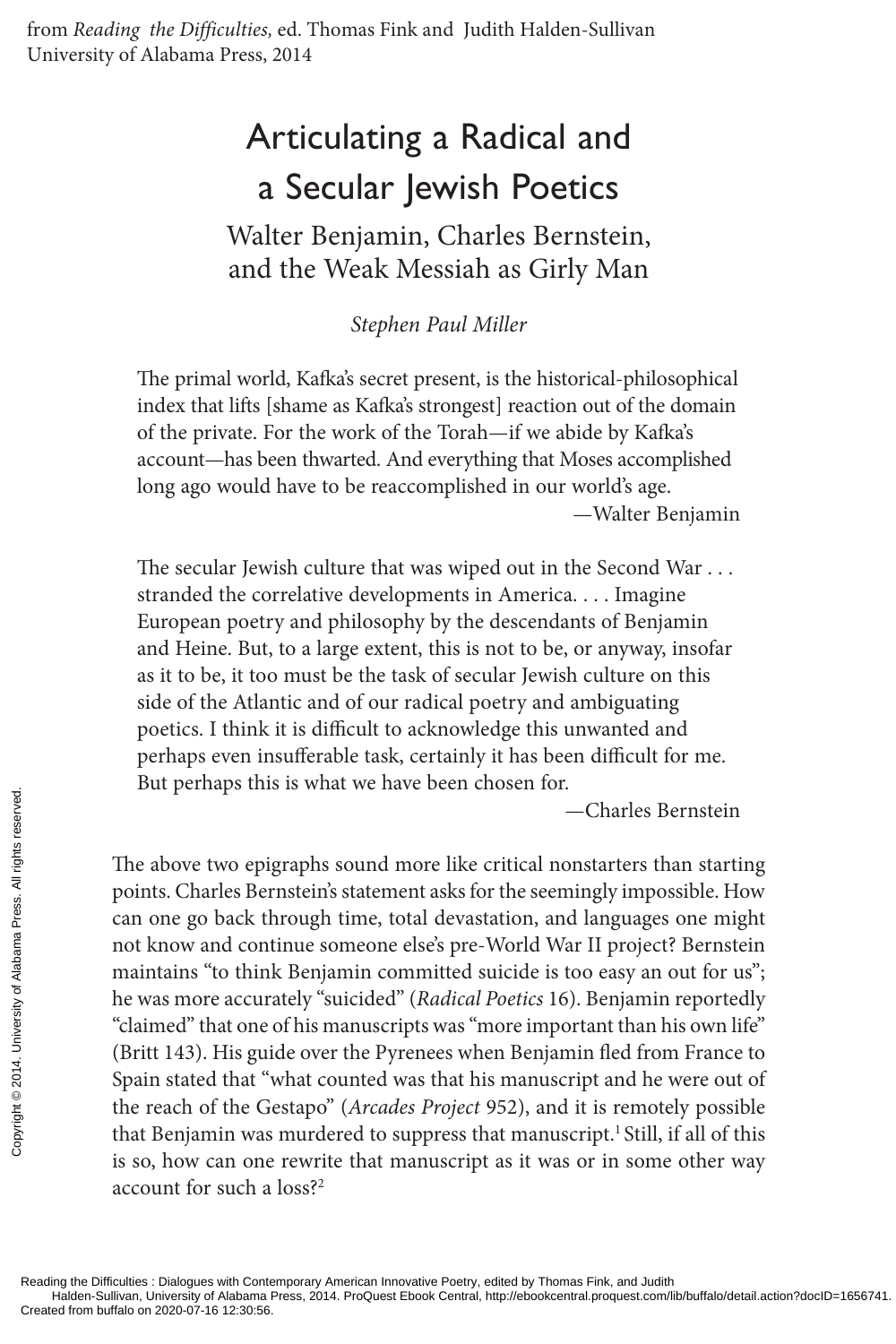And what, other than vague generalities, could one add to Walter Benjamin's even more daunting notion that "everything that Moses accomplished long ago would have to be reaccomplished in our world's age"? Would such a notion necessarily imply Benjamin's concept that "the work of the Torah" might have been "thwarted"? Putting these two Benjamin and Bernstein statements together seems even less of a useful place to begin critical exploration. What could it mean to assert that it is a contemporary task to reaccomplish the Torah? And what place would this claim have within this critical anthology of essays examining groundbreaking strategies for reading difficult poetry?

What critical tools might help answer these questions? Alfred Hitchcock said he knew "quite a bit about stuffed animals because it takes one to know one."3 Similarly, this "chapter" uses its own self-characterized and necessarily fluid (if fixed) status as a work of "poetry-criticism" to identify some of the difficulties offered by the "poetries" of Bernstein and Benjamin by using strategies similar to theirs to model modes for readers to adapt when they both read and write difficult poetry. Everyone's a poet-critic.

However, this text is also an antagonistic model. By observing poetic and critical gaps within Bernstein's and Benjamin's texts, this work contrasts with those essays and poems. This critical mode can be called "cleaving," "since," as Bernstein observes in the *Artifice of Absorption*, "*cleave* means both to divide/ & to hold together" (16). Bernstein uses this notion to describe how a poem can incorporate and be advanced by what in form and in content opposes dominant characteristics of a given poem that are paradoxically aided by that which is seemingly wholly against it.

Although we are here examining Bernstein's critical statement concerning how "secular Jewish culture that was wiped out in the Second War" and not a seeming poem, it should be noted how his inconsistent inclusion of Heinrich Heine within the legacy lost because of the Second World War both serves and furthers Bernstein's argument. Bernstein makes the "difficult" acknowledgment of "the task of secular Jewish culture on this side of the Atlantic and of our radical poetry and ambiguating poetics" to do the work of "European poetry and philosophy by the descendants of Benjamin and Heine" who "to a large extent" were "not to be" (*Radical Poetics* 16). It is curious that Bernstein includes Heine in this formulation. It might have been sufficient to evoke Walter Benjamin alone as a lost "European poetry and philosophy" ancestor because Benjamin himself was biologically "descended" from Heine. Heine and Benjamin were, in the words of Benjamin biographer Momme Brodersen, "related at some (not very great) distance" through Benjamin's maternal grandmother, Brunella Benjamin (née Mayer, 1827-1919) Proposes and further areas in the comparation of the comparation of the control of the control of the control of the control of the control of the control of the control of the control of the control of the control of the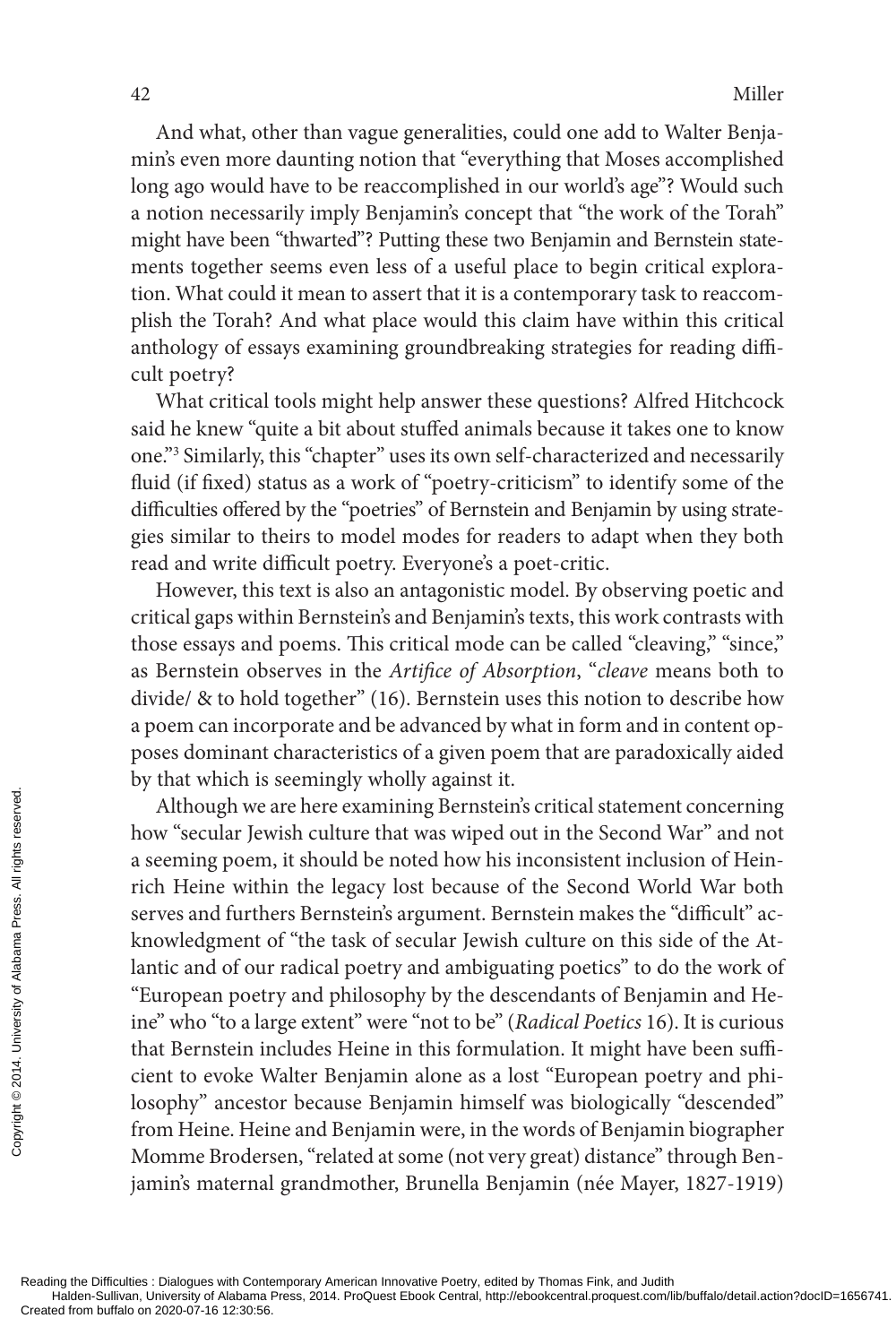(14). Benjamin retold his grandmother's stories of Heine rocking her as a little girl upon "his knees" (Brodersen 15). That Benjamin was Heine's descendant is of particular note here since Heine (1797-1856) obviously was not lost in the Second World War, and Benjamin obviously demonstrates that his descendants continued to live in Germany. It would make more sense to say that Heine's *literary* family "line" through Benjamin is discontinued with Benjamin's death in 1940, though it should be noted that Benjamin's son, Stefan (1918–72), together with his former wife Dora Sophie Pollak (née Kellner, 1890–1964), managed to relocate in Great Britain where Benjamin's two granddaughters, Mona Jean and Kim Yvon, were born in the '70s (more than thirty years after Benjamin's death) and raised. In addition, Walter Benjamin had at least one relative, nephew Michael Benjamin, who lived in Germany after the Second World War.

Most importantly, however, is Bernstein's point that Benjamin's work was seriously curtailed by the specter of European genocide, which ultimately led to Benjamin's untimely death and an interruption of the natural avenues through which his literary influence would have proceeded, delaying for many decades the publication, translation, and assimilation of much of Benjamin's work. This explains why comparable European writers who follow Benjamin with similar ideas and forms of writing get credited for them and were for a long time much better known and more influential than Benjamin.

Indeed, Benjamin still does not receive proper credit for innovations in "mythological cultural studies," accomplished a decade or two before Roland Barthes,<sup>4</sup> "synchronic historical studies" done well before Michel Foucault,<sup>5</sup> pre-Derridean deconstructive principles,<sup>6</sup> pre-Marshall McLuhan media studies that include Benjamin's seminal "The Work of Art in the Age of Mechanical Reproduction,"7 and pre-liberation theology.8 The sense that most of Benjamin's writings seem "prophetic" in methodological and historical ways (see later in this chapter for discussions of his insightful certainty about European genocide, future media, and archaeological revelations about ancient Israel and how they relate to sustaining Jewish identity) may be the product of confirmatory bias since one would not tend to note the applicability of Benjamin's pioneering methods and the accuracy of his uncanny prognostications. And yet, in an unscientific test, I opened a random volume of Benjamin's *Selected Writing* to a random page and came upon Benjamin's "Painting and Graphic Art." In this essay, Benjamin, probably playing off Prague Rabbi Judah Loew ben Bezalel's (1512-1609) distinction between the dialectical axis between "vertical" divine powers and "horizontal" Renaissance humanistic and secular scientific powers, differentiates "vertical" painterly space from "horizontal" informational space;<sup>9</sup> this stance very closely prefig-The most move of confirmatory and the sense of all right of confirmatory bi Benjamin's pioneer cations. And yet, in jamin's *Selected Wr* ing and Graphic A Rabbi Judah Loew lectical axis betwee humanistic and se space from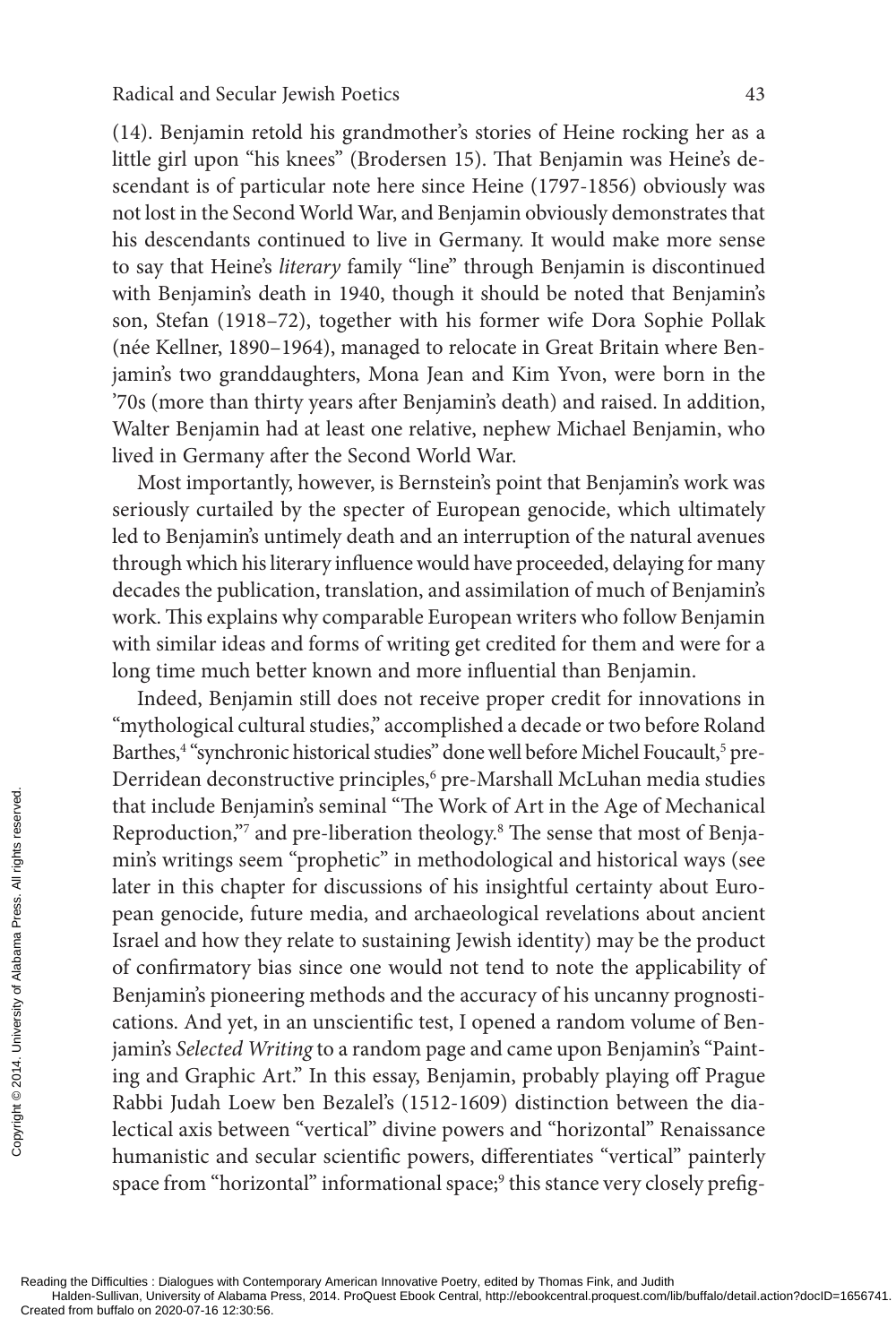ures by about three decades Leo Steinberg's *Other Criteria* groundbreaking insights into the semiotic nature of painterly space's new orientation toward a desktop-like pictorial space rather than the wall- or window-like space within the artwork of Robert Rauschenberg, Jasper Johns, and later pop artists. And just when I think this paragraph is done, I hear a television football game commentator in the background talking about the difference in reality between a football play as it appears live and how it looks in slow motion "in this high definition super slo-mo world we live in." The commentator believes that the result of the referees' review will be determined by whether the officials watch the play in slow-motion or undoctored speed, echoing Benjamin's mind-bogglingly sensible point in "The Work of Art in the Age of Mechanical Reproduction" that filmic techniques add to and change our sense of reality itself and not merely how we feel that we perceive it. After all, as Benjamin culled from Kafka and contemporary physics alike, the realities of phenomena, contingent on one's perspective, are often inherently fluid. Indeed, as the sensibility of the football announcer's comments show, the extent to which so many of Benjamin's ideas now seem commonplace defy how odd they seemed when he wrote them, and how little of what he said seemed sound or correct, even to his closest friends such as Scholem, Brecht, and Adorno. This speaks to how intuitive and poetic Benjamin was as a writer.

A Hegelian notion of which Benjamin was fond, that quantity affects quality, is pertinent here. The high number of his accurate predictions and methodological innovations call for a reevaluation of the kind of writing Benjamin did. Was he the greatest "philosopher" of his time, as Brecht considered him, or a writer whom even if he were a philosopher wrote outside the discipline of philosophy, as Adorno described Benjamin?

Perhaps Benjamin's "prophet mantle" can be better explained by both Benjamin himself and Bernstein as a trait directly attributable to language and the nature of Benjamin's writing. "Doctrine of the Similar," Benjamin's still unappreciated and relatively recently English-translated 1933 essay, literally accredits prophecy to language: "It is to script and language that clairvoyance has, over the course of history, yielded its old powers" (*Selected Writings* 2 Pt. 2: 698). Benjamin maintains that "in their most transient and delicate substance . . . language now represents the medium in which things encounter and come into relation with one another." Augury is therefore an inherent part of language that replaces "the augur or priest." However this "magical aspect of language" is not "direct" and cannot "develop in isolation" (*Selected Writings* 2 Pt. 2: 697-698). From Buffalo of philosophy, as<br>
Perhaps Benja<br>
jamin himself ar<br>
the nature of Be<br>
unappreciated ar<br>
accredits prophe<br>
ance has, over the<br> *ings* 2 Pt. 2: 698).<br>
cate substance .<br>
encounter and co<br>
inherent part of<br>
"magic

Fascinatingly, Benjamin theorizes that paradoxically unintended "intention" is contained within most language since "everything mimetic in lan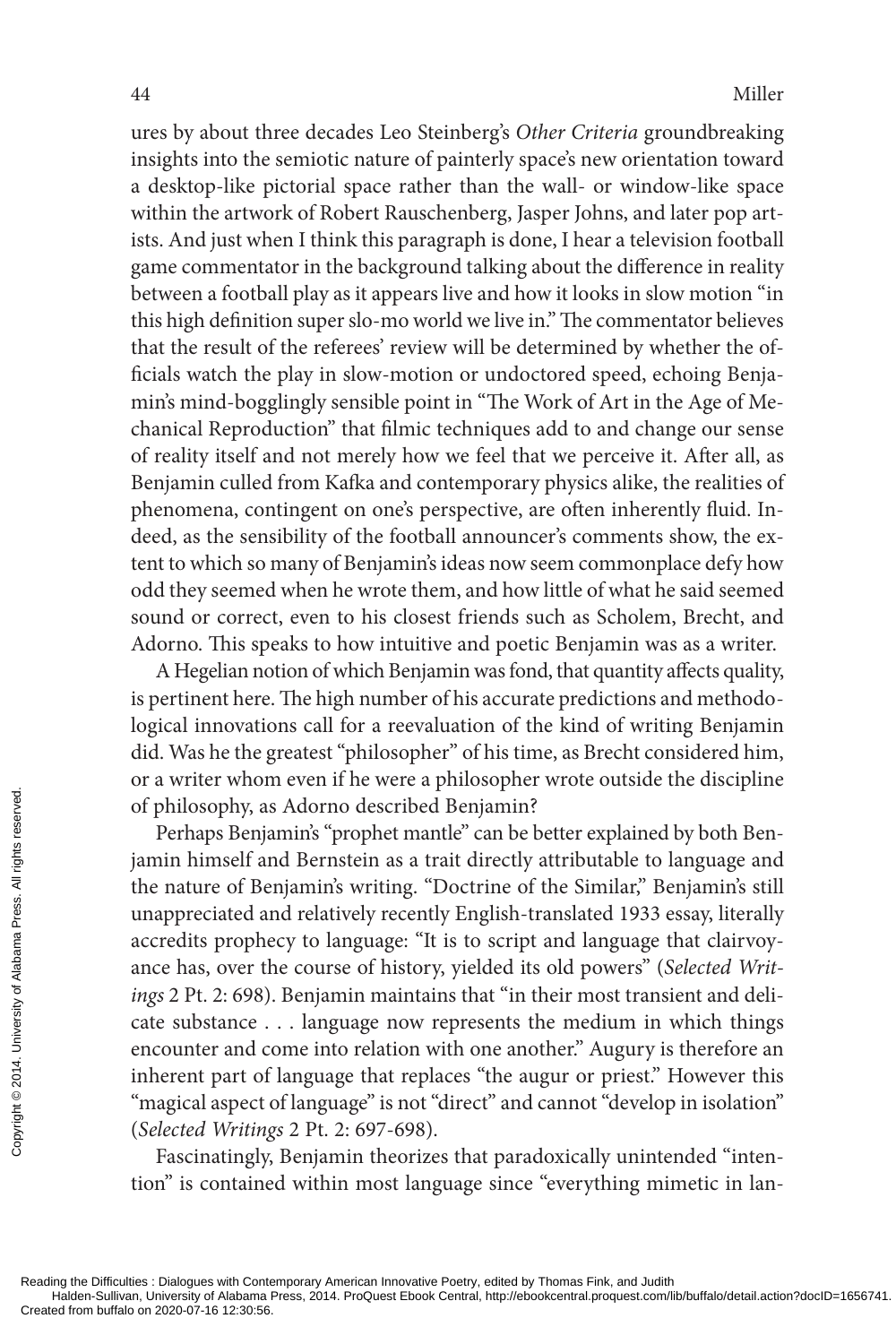guage is an intention which can appear at all only in connection with something alien as its basis: precisely the semiotic or communicative element of language" (698). In other words, language inherently forecasts the objective world and reality because through its "nonsensuous similarity," language mimics reality; therefore language is the real's predictive laboratory. However, it can only have this effect in relation to "something alien," some strange and new "semiotic or communicative" act that passes through the crucible of a kind of non-, perhaps anti-relation and thereby generates a more profound, truer poetry, whether or not it functions as prophecy. These theoretical underpinnings explain Benjamin's avowed practice of using quotations and references in strange and unexpected contexts that startle one's knowledge bases and forge "a newer kind of reading" with new knowledge "flashing up in an instant." Language offers a direct form of knowing the past, future, and present (aspects particularly addressed by Benjamin's great "On Concepts of History"), bypassing the ancient indirect and triangulating "mediating links" of "stars, entrails, and coincidences" (*Selected Writings* 2 Pt. 2: 697-698).

My point here is not that Benjamin was a prophet but rather that he advances a new kind of poetry intermingling with prophecy and aspects of the Hebrew bible in general. As regards the reading of difficult contemporary poets it must be acknowledged that Bernstein shares both Benjamin's approach to writing and stance as a writer and a poet.

It is extremely telling that one of Benjamin's lesser known essays, "Doctrine of the Similar," which concerns language's role as a modern prophetic form and, in turn, Bernstein puns that he translates "with a similar name" (*Shadowtime* 20)—"Doctrine of Similarity"—is the most prominent Benjamin title in Bernstein's homage to Benjamin. Bernstein calls one of the seven scenes "Doctrine of Similarity." According to Bernstein, Benjamin's "Doctrine of the Similar" concerns how "language echo[es] or mimic[s] the primordial structures of the cosmos" (20). Bernstein calls three of the thirteen short "canons" that compose "Doctrine of Similarity" "Amphibolies," suggesting the crystalline nature of language and the glimmer of recognition through which we glimpse reality through language. However this glimpse requires an alien mode of non-relation: "The leaves turn dark before the trees are shot with light" (Bernstein *Shadowtime* 64). The non-relation is felt as a sorrow that echoes Benjamin's mysterious death at a border he cannot cross: "Find no words/ Cannot cross/ Cannot cross" (66), and "It is never just a matter of recognition as refiguration but redemption through resistance" (67). *Shadowtime*'s "Doctrine of Similarity" seems to have reached a terrible point of no return until the scene dips into Benjamin's similarly titled essay and notes the necessity of language and reading: "This is not a theory of reading/ this From Bernstein's hom<br>
"Doctrine of Similar"<br>
Similar" concerns l<br>
tures of the cosmos<br>
that compose "Doc<br>
line nature of lang<br>
glimpse reality thr<br>
mode of non-relat<br>
light" (Bernstein S<br>
echoes Benjamin's<br>
words/ Cannot c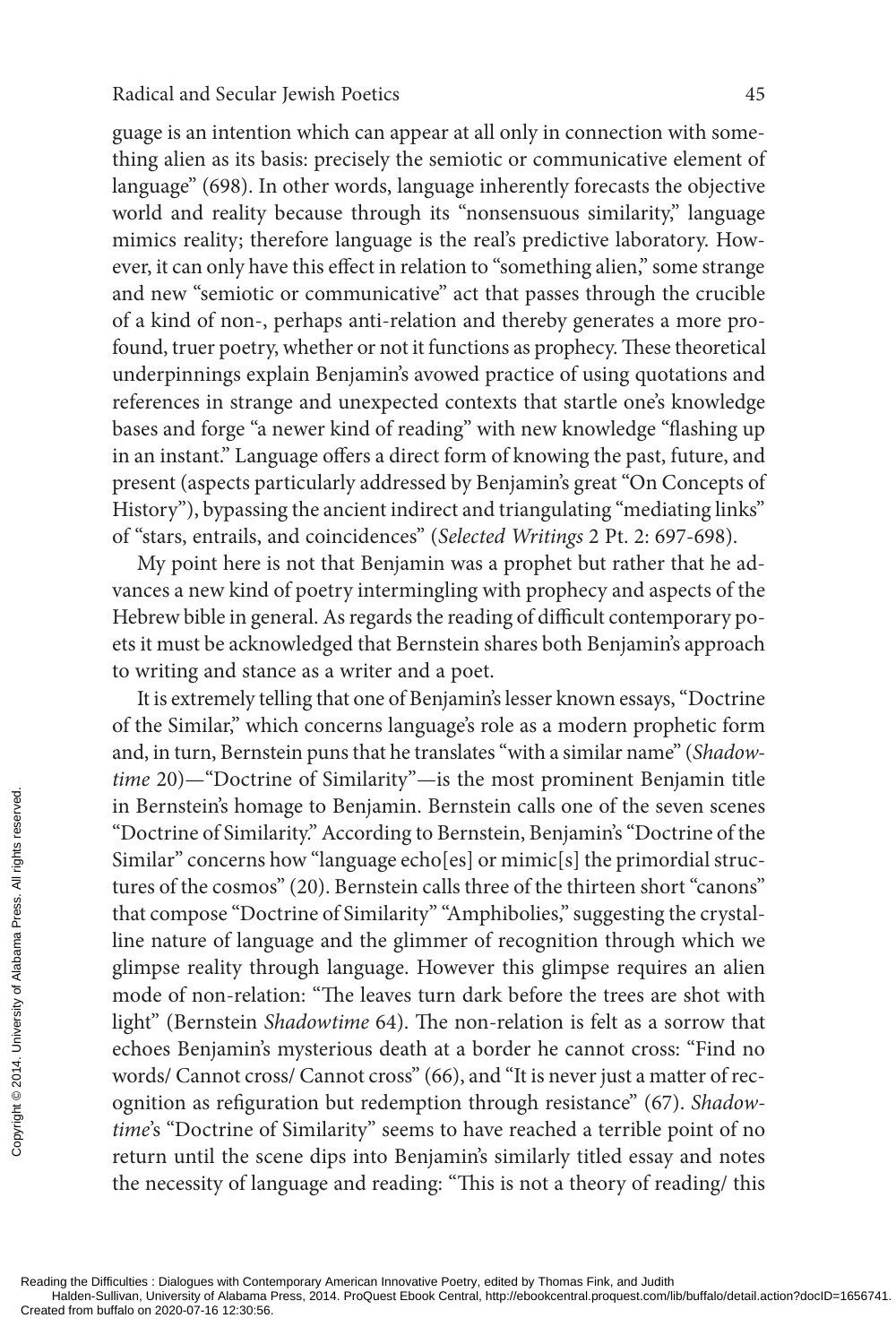is about staying alive" (69). With great tragic resonance, however, Bernstein's "Doctrine of Similarity" rests on a notion of a non-relation and blankness within language itself and ends: "The blank soul of our toil [soil]" (*Shadowtime* 75). And yet this tragic sense is counteracted by the note of binary unity (see the discussion of biblical parallelism below), since "soil" suggests growth.

Bernstein's criticism often describes a process of meaning-making similar to Benjamin's "Doctrine of the Similar." Language, says Bernstein, is of the material world. "There is no escape in writing (or 'elsewhere') structures/ forms, they are ever present—'de' forming and 're' forming," maintains Bernstein, "[t]o *see* them—to *hear* them—as inseparable from 'content'" (*Content's Dream* 72). Here Bernstein more forcefully voices arguments implicit in Benjamin's "Doctrine of the Similar" and obliterates our assumption of a divide between form and content. Bernstein asserts Creeley's dictum "Form is never more than the extension of content" and also makes the case that when we acknowledge the material content of language "the world gets revealed" (73). Hence, although Bernstein cites Benjamin's "Doctrine of the Similar" at length, he utilizes Benjamin's concept of a common material constituting signifier and signified, in addition to an implied accompanying diminishment of fixed distinctions separating writing genres, not so much to explain prophecy as to propose "a more reciprocal relationship between political, cultural, and literary theory and contemporary literature" (*Content's Dream* 382). Bernstein also incorporates Benjamin's call for the new and alien semiotic act: "There is no given (set of) structure(s) for all cases; they must always be generated [(re)discovered] anew" (73). And yet a poem "lives" in the same gross and material world we inhabit. In a sense, a poem is part and parcel with a poet's responsibility for a chosen process utilizing non-relation. Bernstein says, "There is no automatic writing. . . . Every phrase I write, every juxtaposition I make is a manifestation of using full-blown language. . . . You're responsible for what turns up. . . . Formal decisions are made and these decisions shape the work" (*Content's Dream* 46-47).

Bernstein postulates that because of the linguistic materiality poetry can offer, we need it as an alternative to "the stale formulas of ideational mimesis" (379). However one describes Benjamin it seems apparent that he thinks and writes poetically, that poetry is an essential part of the genre in which he worked, and that Benjamin's intuitive brand of poetic thinking furthered his philosophical thinking, making possible critical and philosophical advances. Press. Press. Press. Press. Press. Press. Press. Press. Press. Press. Press. Press. Press. Press. Press. Press. Press. Press. Press. Press. Press. Press. Press. Press. Press. Press. Press. Press. Press. Press. Press. Press

Therefore, given that Benjamin is in a "prophetic line" with the best of post-World War II cultural, political, literary, and artistic criticism and theology, can it be said that Benjamin is in the *poetic* "line of Heine" since, if Benjamin represents Heine's literary lineage, it is not Heine's poetry but rather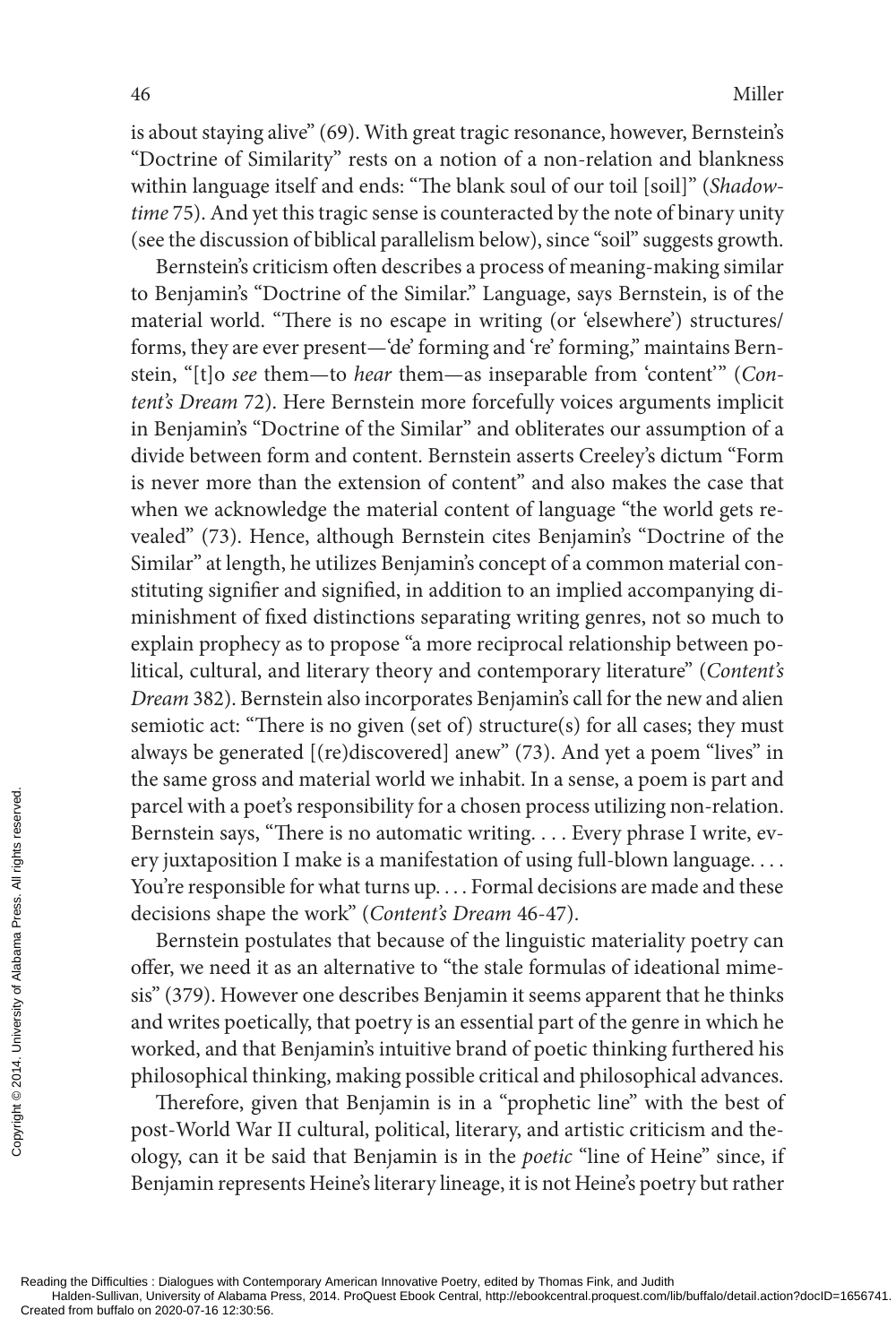Heine's politics that interests Benjamin? On August 11, 1936, about four years before Benjamin's death, Benjamin writes to Werner Kraft about Kraft's *Heine* that "I find only the political material to be at all assailable—not, as I must admit to myself, the poetic material. . . . It would probably be asking the impossible of it to expect it to awaken in me at this time the mood of Heine's poetic voice" (*Correspondence* 531). On January 30, 1936, Benjamin writes that he cannot compare Heine with Brecht due to his "limited knowledge of Heine" (520). In 1936, Benjamin says he is reading Heine, but only reading his "prose insofar as it deals with conditions in [nineteenth-century] France" (521), the subject of Benjamin's *The Arcades Project*. Interestingly, given that a poet, Baudelaire, is a central figure in *The Arcades Project*, Heine's poetry itself does not more immediately interest Benjamin. Indeed, Benjamin asks Kraft to suggest representative Heine poems, though there is no indication that Benjamin receives or follows up on any such suggestions responding to his seemingly polite interest.

Since *Shadowtime* represents figures who indirectly concern Benjamin in a broad cultural context, such as Einstein and Hitler, it makes sense for the opera libretto to also feature Heine and some of his poetry. However, that does mean that Heine's poetry was close to Benjamin. Momme Brodersen's biography of Benjamin speculates that Benjamin's aversion to his ancestor Heine's poetry might have been related to Heine's Christian conversion (15), but this is only speculation.

We do know that in an essay published in 1931, Benjamin, without objection, paraphrases Karl Kraus "denouncing Heine as an ornamentalist, as one who blurred the boundary between journalism and literature, as the creator of the feuilleton in poetry and prose" and a "betrayer of the aphorism to the impression" (*Selected Writings* 2 Pt. 2: 435). Benjamin uses Kraus's observation to attribute "the empty phrase" (for which Kraus blames Heine) and a general dilution or inflation of language to the technology that allows newspapers to put out three editions a day, a reality which demands "inauthentic" news that is not there. This is another instance of Benjamin's prowess as a virtual if not actual seer, or perhaps we might say a new kind of poet, since he foresees similar contemporary critiques of the twenty-four-hour news cycle (*Selected Writings* 2 Pt. 2: 436). From the feuilleton in<br>
impression" (*Select*<br>
tion to attribute "tl<br>
general dilution or<br>
papers to put out th<br>
news that is not the<br>
tual if not actual se<br>
foresees similar con<br>
(*Selected Writings* ?<br>
For whatever re<br>
a

For whatever reason, despite being related to Heine and hearing stories about him from his family, Benjamin was relatively unacquainted with and did not appear very impressed by Heine's poetry, and it therefore does not seem convincing to say that Benjamin, if he had lived out World War II, would have embodied and saved the legacy of Heine's nineteenth-century poetry. Heine may have been censored in Nazi Germany, as were many authors of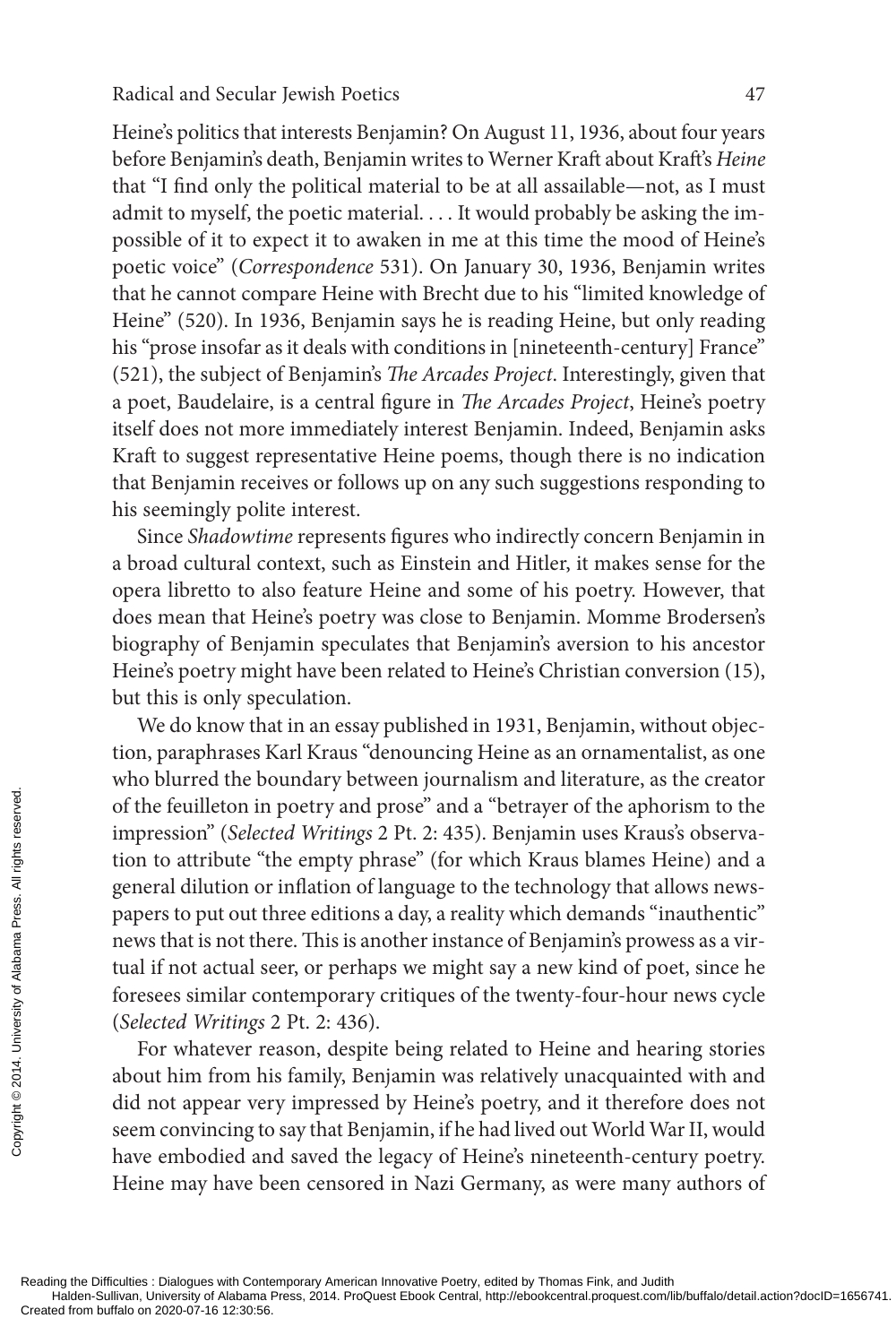Jewish birth. Nonetheless, despite Heine's greatness, the Second World War much more clearly endangered Benjamin's legacy. In short, Bernstein's statement about rectifying the near eradication of Jewish culture by World War II genocide seems more applicable to Benjamin than Heine.<sup>10</sup> And yet how can Benjamin be said to represent a lost *poetic* tradition? What poetry did we lose with Benjamin? Did Benjamin even write poetry?

My point here is that we should consider Bernstein as Benjamin's direct *poetic* descendant in addition to being a critical and philosophic descendant, perhaps giving ascendance to new forms of poetry, criticism, genres, and reading. Does Bernstein assist Benjamin in a new kind of biblical project as relating the two epigraphs at the head of this essay suggests?

These questions seem so overwhelming that it is perhaps better to ask how Benjamin can be read as a poet. Can Walter Benjamin's criticism be read as a new mode of poetry or of poetry criticism? Bernstein seems to include the loss of Heinrich Heine together with Benjamin's loss at least in part because it is difficult to call Benjamin an influential poet. However, we may ask, is Benjamin Bernstein's main poetic influence?

Any argument concerning a poetic characterization of Benjamin's prose is perhaps further confused by Benjamin having written a limited number of very fine "poems" as understood in a more conventional sense. Perhaps through the influence of Brecht's poetry, Benjamin's verse tends slightly toward the Whitmanesque since it is organized by a structure of dynamic biblical parallelism. Indeed, Benjamin's poems are instructive in how they use biblical parallelism and what it will eventually indicate about both Benjamin's and Bernstein's writing.

I use the term "biblical parallelism" in the way Roman Jakobson modified its prevailing sense "of the correspondence," says Adele Berlin, "of one verse, or line, with another." Such a characterization of parallelism had been and perhaps still is usually limited to "semantic and/or grammatical equivalences and to operate only between two or more consecutive lines." Jakobson, however, admits "smaller segments as being parallel—e.g., words, phrases, even sounds—though the lines to which they belong are not parallel" (Berlin *The Dynamics of Biblical Parallelism* 3). In effect, Jakobson uses the mechanism of parallelism, which includes all manner of "figure and field" correspondence, to discover how biblical poetry works. Jakobson's method, says Berlin, "enables us to unify phenomena whose relationships have not been perceived" (*Dynamics* 3). From the term<br>
its prevailing sen<br>
or line, with ance<br>
perhaps still is us<br>
and to operate on<br>
ever, admits "sm<br>
sounds—though<br>
Dynamics of Bibl<br>
parallelism, whic<br>
to discover how<br>
ables us to unify<br>
(Dynamics 3).<br>
For in

For instance, the body of Benjamin's "Sad Poem" (Brodersen 201) is primarily happy, but overwhelming sadness is conveyed by the poem's title and last line, resembling the biblical poetic device of the inclusio in which a po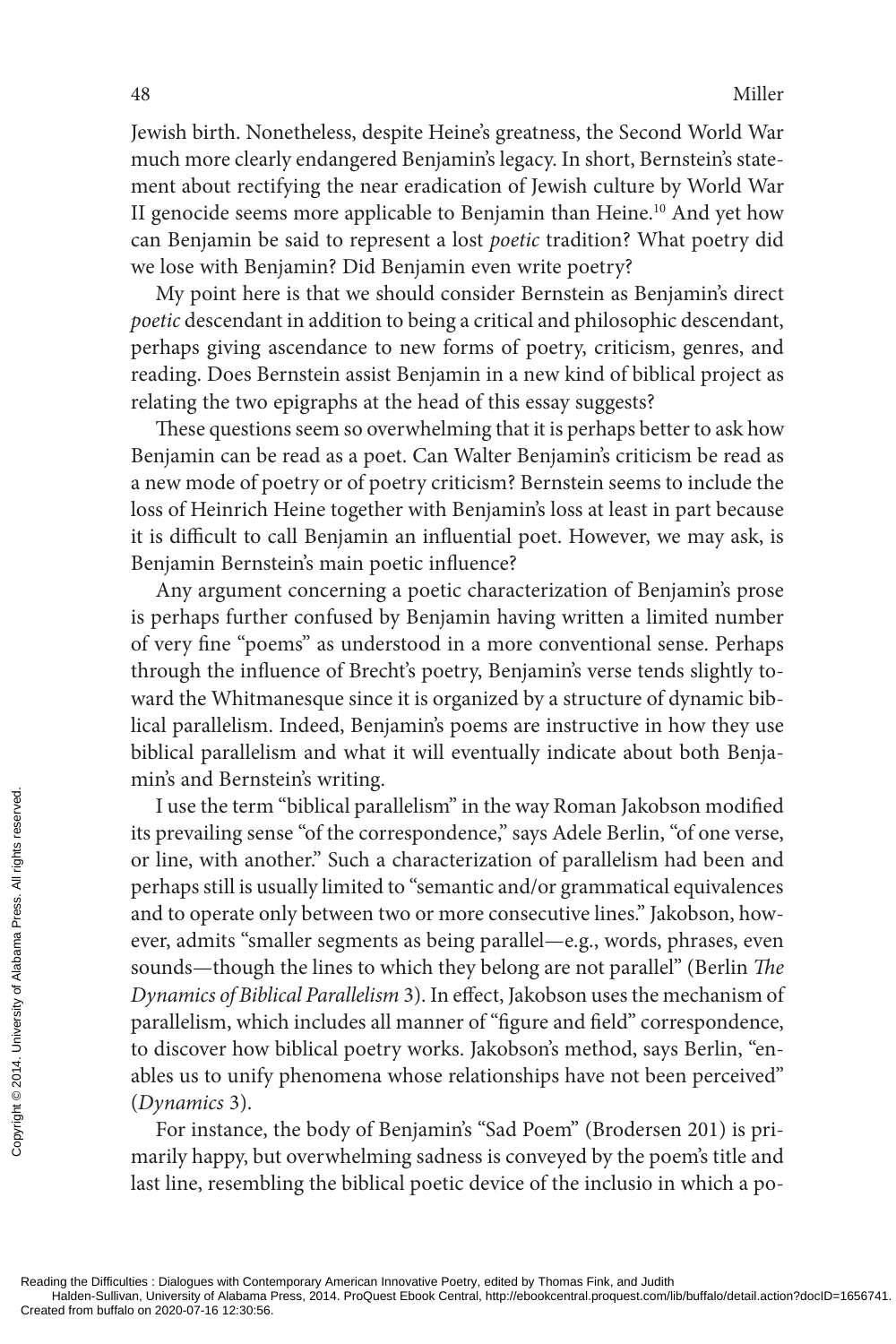em's very beginning and ending are similar and, though in juxtaposition with the rest of the poem, in some manner defining. Five of the ten lines of "Sad Poem" begin with the word *you,* culminating with the contentedness suggested by the line: "You have money." The first three lines of this one-stanza poem's second half play off that monetary "gift from the Dear Lord": "Life is wonderful!/ Your heart beats louder and louder and louder." However, an oppositional biblical parallelism contrasts "louder and louder and louder" with "quieter and quieter and quieter" in the poem's concluding couplet: "The sea grows quieter and quieter and quieter/ To the very depths." A prophetic inkling of universal catastrophe, such as a lull before Noah's storm or the "disturbance in the force" felt during a planet's annihilation in *Star Wars*, is implicit in the sea's "very depths." This impression is reinforced below the poem by the information, "San Antonio 11 April 1933,"<sup>11</sup> which evokes the first few months of growing consolidation of Nazi power that Benjamin cannot help feeling from afar.

Similarly, this wonderfully suggestive and haunting poem skillfully wields many forms of biblical parallelism and yet points toward something else. One senses a magnificent form of articulation emanating from the other end of this poem's silence. If we mix a mental metaphor, we can hear Benjamin's criticism in his depiction of Karl Kraus's writing: "a silence turned inside out" bringing "a precise apparatus of control . . . into play." One relates the poem's "very depths" to Benjamin's notion that "silence is a dam before which the reflecting basin of knowledge is constantly deepened" and Benjamin's description of polemics as "the trinity of silence, knowledge, and alertness" (*Selected Writings* 2 Pt. 2: 436). Benjamin's "Sad Poem" is alertly shaped by a dynamic form of what Robert Alter calls intensification within biblical parallelism, but the pull of such a dynamic points to Benjamin's radically intense prose. It should be noted that biblical parallelism often blurs obvious distinctions between poetry and prose.

Alter links biblical parallelism to the unfolding of biblical content so that "the structure of biblical poems is determined not by any subsurface impulse of narration but rather by a steady progression of image or theme, a sort of mounting semantic pressure, which is to say, a structure of intensification" (73). Certainly, more than any thematic strategy, this mode of intense structure describes Benjamin's criticism. Exercise the distinctions between all<br>elism, but the p<br>tense prose. It should<br>distinctions between Alter links biblis<br>"the structure of bill<br>of narration but ral mounting semanti<br>(73). Certainly, mo<br>ture describes Ben<br>Sinc

Since biblical poetry is all we have remaining of the origins of "Jewish poetry," one wonders what connection there could possibly be between Jewish poetry and intensity. Seriously, the Bible only begins to be assembled and codified as a response to the Assyrian and Babylonian threats that culminate in the first exile. This biblical codification starts with a suspicious seren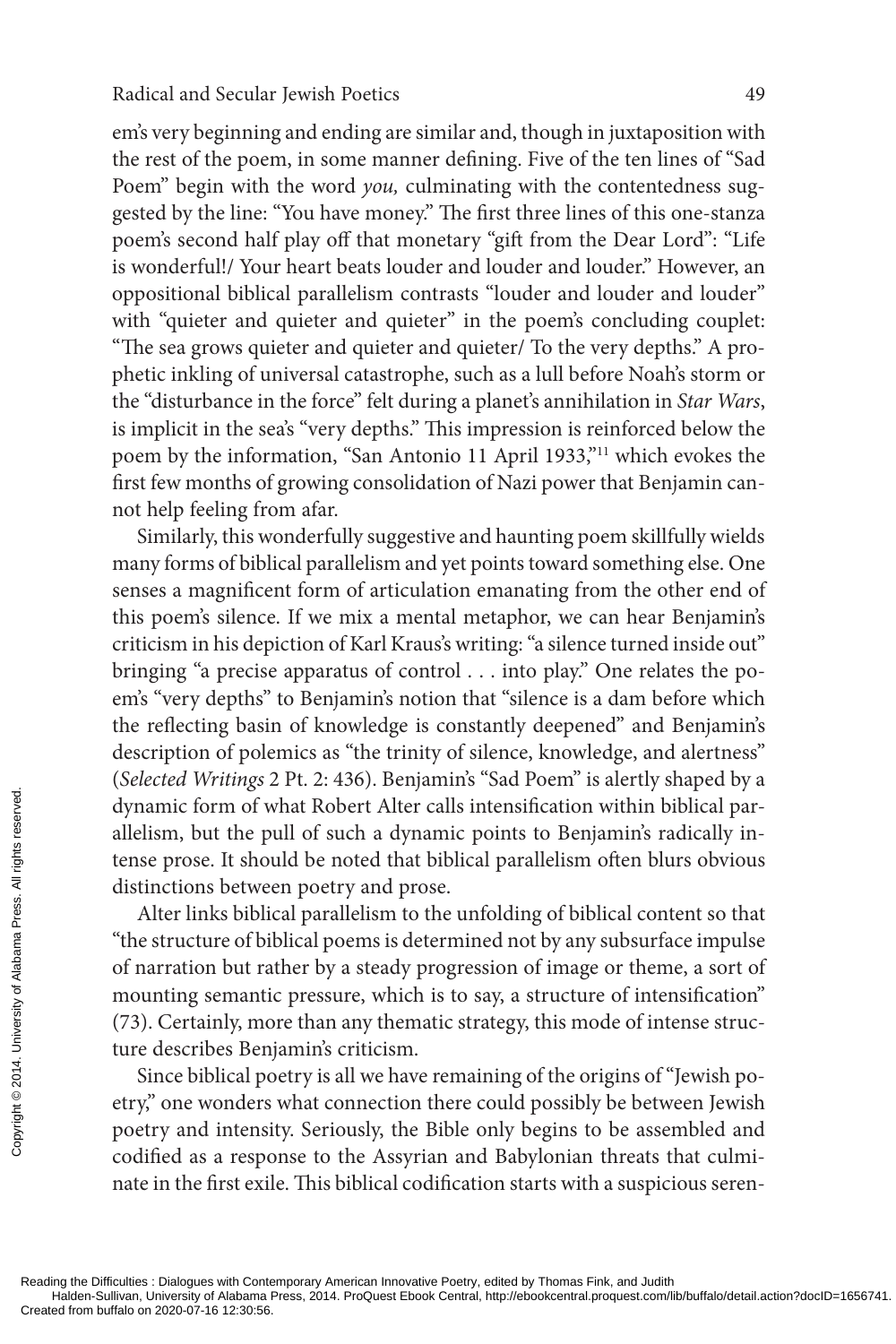dipity concerning a discovery of Moses's writings in the temple. These "found" writings identify the future temple as the only place to sacrifice animals to Yahweh and thus the only avenue to him, giving a rationale for the temple as the only link to divinity and providing an important motivation for fighting for it. (For reasons soon to be given, ancient Israelites were characteristically ambivalent toward a centralized government that the temple bespoke.) However, when the temple is destroyed the Bible itself becomes an indispensable road to divinity. "Text substitutes for land," says Mark S. Smith (194).

The Bible in many ways concerns an unprecedented kind of ethnic survival and, therefore, is nothing if not intense. Similarly, Charles Bernstein employs an ultimate form of intense biblical parallelism by claiming an authority based in sin and ineptitude: "I am as low and befuddled as any man, as fouled and out of touch and self-deluded, that is what gives me a place from which to speak" (*My Way* 98-99). Note that, in the tradition of biblical parallelism, Bernstein paradoxically opposes his moral and authoritative states by placing them in apposition.

This kind of troping between affirmation and negation through the dynamic paralleling of opposing terms is found throughout Bernstein's poetry. For instance, the opening of Bernstein's great poem "Sunsickness" critiques this kind of trope itself: "Blame it on resembling as if it would/ change so easily" (*Dark City* 31). Change negates resemblance, but, since some form of resembling is not actually in the cards, then where is the so-called blame? "Sunsickness" can be read as a slapstick chase after an agent of blame through significations of signification, "rough[ing] up glares" through "avenues" "trace[d]" "by fingertip" (31) until change is accepted blamelessly within, "Worlds/ hourly changing/ sparring with cause to an/ unknowable end./ Asking/ no less, demanding no/ more" (38). Intensity opens to a relaxed form of perceptual exile.

Indeed, a greater examination of Jewish intensity will bring us to the heart of much that Benjamin intuited and held dear about his work involving Jewish tradition and history. In retrospect, there is strong evidence that Benjamin the prognosticator struck again by insisting that Marxism and Judaism were inseparably, one might say, joined at the hip like Jacob and an angel of god. That Judaism and class struggle are inextricably aligned was deemed ludicrous by nearly everyone else, including Benjamin's Marxist friends such as Adorno and Brecht and Jewish friends like Scholem. Created from buffalo or 2021<br>
Experimental on 2021<br>
Experimental from that Ber<br>
signification and the prognosticate<br>
inseparably, one<br>
That Judaism an<br>
crous by nearly  $\epsilon$ <br>
Adorno and Bree<br>
However, patt<br>
dence for Benjan

However, patterns of archaeological finds since the '80s provide strong evidence for Benjamin's view. "On the basis of shared traits such as pottery and other burial types, language, and other cultural features, scholars have come to the conclusion that the 'Israel' of the highlands in the premonarchic period largely developed out of the local culture," says Mark S. Smith (*Memoirs*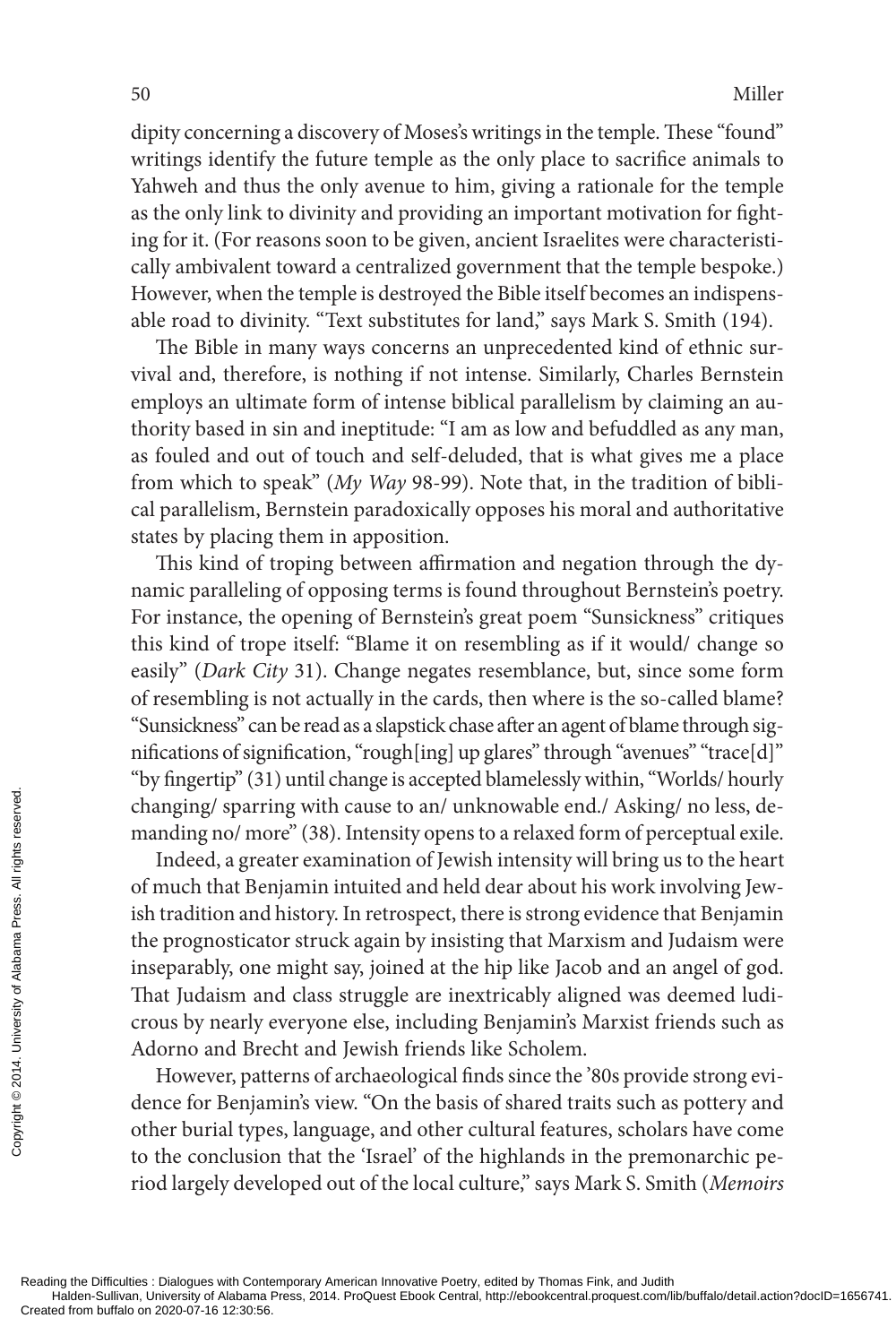21-22). It has been firmly established that the first ancient Israelites, together with the significant addition of "a motley crew" (Dever 182) of many kinds of outsiders sympathetic with the emerging Israelites, were the same people as the ancient Canaanites that the Israelites claimed to have conquered.12 Although other suppositions about the ancient Israelites that follow from this archaeological consensus are more speculative, with some evidence open to interpretation, it seems reasonable to strongly suspect that the first ancient Israelites were marginalized, lower-class, and exploited Canaanites, in addition to surrounding peoples joining a slowly evolving revolt against corrupt Canaanite kinglets propped up by the steadily declining Egyptians.<sup>13</sup>

I hypothesize that different cultural qualities might ensue from this first successful agrarian, relatively egalitarian, and more ideologically than tribally based rebellion. These cultural qualities might explain the intense, returning to the topic of intensity, and (for an ancient people) uncharacteristic resolve of the ancient Israelites even hundreds of years later to maintain their culture and at least one of their gods when faced with utter annihilation. Ancient peoples overwhelmingly tend not to value vanquished gods and ethnic identifications so the resolve of at least some ancient Israelites to maintain their culture and a "loser god" is unusual. If the Israelites could not maintain a classless society and a distrust of government as a tool of the powerful, as government was then for the most part understood, there is nonetheless much evidence that these powerful notions initially inform ancient Israel, and, when a centralized government and army become necessary, ancient Israelites are ambivalent toward them.

However, a half century before these archeological finds, Benjamin claims that there is a Jewish tradition that those ready to "hear" can simply hear if they do not "strain" to hear it (*Selected Writings* 3: 326). More than Marx and most others, Benjamin sees Marxism in Judaism. It is remarkable how certain Benjamin is about this aspect of Jewish tradition. None of his friends understand him. Those preoccupied with Marxism do not understand his Judaism and vice versa. And yet Benjamin sees no distinction between the two.

In 1938, before German-initiated genocides are fully implemented, Benjamin wonders how Kafka's writings could have anticipated a world "preparing to do away with considerable segments of the planet's population" (*Selected Writings* 3: 326). (Benjamin himself does not seem to ask for any advance prophetic credit, but he did deserve some. Not everyone was so sure what would happen.) Benjamin reasons that, "The sole basis for [Kafka's] experience was the tradition to which he wholeheartedly subscribed. He was not far-sighted, and had no 'visionary gift.' Kafka listened attentively to tradition—and he who strains to listen does not see" (*Selected Writings* 3: 326). From that there is a Jew.<br>
if they do not "stra<br>
and most others, E<br>
certain Benjamin is<br>
understand him. Tl<br>
daism and vice vers<br>
In 1938, before<br>
jamin wonders ho<br>
paring to do away<br>
(*Selected Writings*:<br>
advance prophe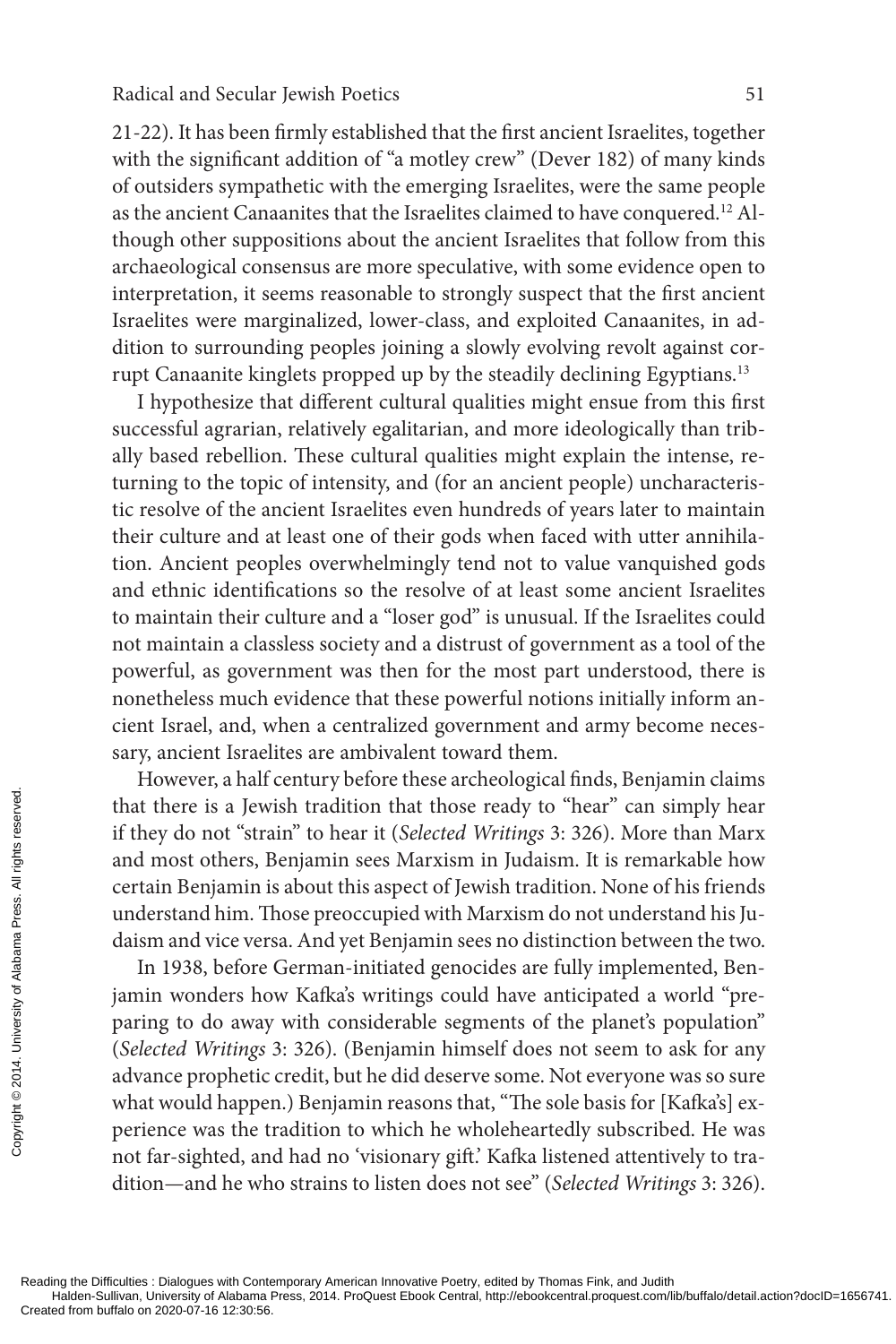Jewish tradition is thus perhaps a complementary form of the "nonsensuous similarity" described in "Doctrine of the Similar" wherein prophecy also percolates.

Therefore Benjamin did not require archaeological evidence to know the Jewish tradition found in Exodus, ancient Israel's founding tale of liberation, and running through not only the Bible but also the rhetoric of Hillel and the New Testament's Jesus. Indeed, before these times, around the first Jewish exile, biblical scholars such as Mark S. Smith and archeologists such as William Dever note evidence that the Israelites codifying the Bible might have had collective memories of conditions surrounding their founding revolt.

This might not surprise either Bernstein or Benjamin. *Shadowtime* bespeaks an intuitive need to remember Benjamin's mysterious and unknowable death just as Benjamin's dedication "to the memory of the anonymous" (as "On Concepts of History" puts it [*Selected Writings* 4: 406]) is in line with ancient Israelite and Jewish compulsions to remember the dead since this remembrance seems to keep them in touch with something so special and strangely unique that it ironically can too easily be forgotten. It is no accident remembering is a crucial part of Yom Kippur and Passover, the two most significant Jewish holidays. The wonder must be stressed here that a thinker as secular as Benjamin could so value the past for theological reasons. It is also remarkable that Bernstein can move beyond the great many ideological mines limiting all-time greats such as Adorno, Scholem, and Brecht and be so quick to recognize the staggering power of the resources Benjamin's secular Jewish poetics makes available.

Intuitive Jews such as Benjamin and Bernstein, therefore, paradoxically try with great intensity to remember something they cannot remember. If we had no grasp of the import of Jewish memory fueled by the need to remember lost traces of class struggle Benjamin would seem to take this endeavor over the top. Benjamin says, "Every age must strive anew to wrest tradition away from the conformism that is working to overpower it. The Messiah comes not only as a redeemer; he comes as the victor over the Antichrist. The only historian fanning the spark of hope in the past is the one who is firmly convinced that *even the dead* will not be safe from the enemy if he is victorious" (*Selected Writings* 4: 391). Benjamin argues that the memory of the dead takes precedence over future generations not because he lives in the past but because he owes the past for his bearings. We owe our descendants the memory of our ancestors, completely upsetting the smug assumptions about progress of the powerful: "The concept of man's historical progress cannot be sundered from the concept of its progression through a homogenous, empty time. A critique of the concept of such a progression must underlie Exerces from buffalo or 2021<br>
Exerces from the tradition away fit Messiah comes related<br>
tradition away fit Messiah comes related<br>
the stress of Alabama Press. All rights reserved. Also<br>
the dead takes press of about progr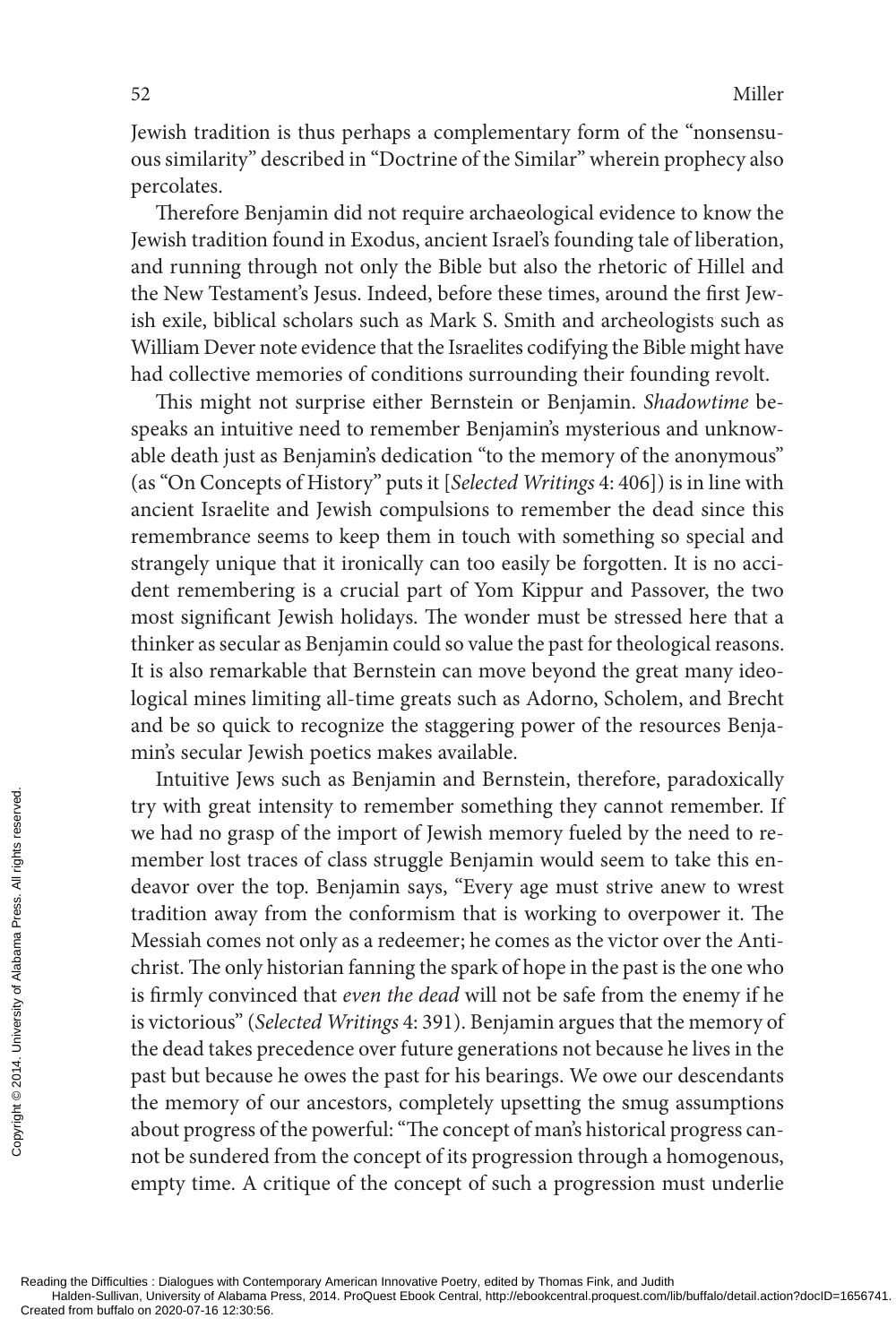any criticism of the concept of progress itself" (394-395). For Benjamin this is why we write. "The origin is the goal," Benjamin quotes Karl Kraus (395). For Benjamin, "criticism and prophecy" are "categories that come together in the redemption of the past" (Benjamin *Selected Writings* 4: 407).

Whether conscious of it or not, no one better expresses and thus comes closer to remembering the probable founding conditions of ancient Israel, and by extension the world we know, than Charles Bernstein: "A bunch of blokes push their way forward. When the real aim is achieved & society is accomplished. As when we find our way in it without thinking in terms of the old. The event itself appears like a bolt from the blue" (*Content's Dream* 33).

The Jewish tradition of class struggle informs Bernstein's and Benjamin's writings, and they both view Marxism through glasses tinged by poetry and theology. Benjamin likens this Marxism to a tangibly messianic force: "The historical materialist who investigates the structure of history performs, in his way, a sort of spectrum of analysis. Just as a physicist determines the presence of ultraviolet light in the solar spectrum, so the historical materialist determines the presence of a messianic force in history" (402). A historian must "brush history against the grain" (Benjamin *Selected Writings* 4: 392) to register its fleeting poetic sparks and encounter oneself by redeeming the dead.

Bernstein is also a secular yet mystical Marxist. "Marx saw as inevitable that a proletariat conscious of its alienation would be able to develop human relations—solidarity—which would be stronger than any other human power," says Bernstein (28). "The promise of the return of the world can (& has always been) fulfilled by poetry. Even before the process of class struggle is complete. Poetry, centered on the condition of its wordness—words of a language not out there but in here, language the place of our commonness—is a momentary restoration of ourselves to ourselves" (Bernstein *Content's Dream* 27-28). Bernstein's "ourselves to ourselves" can be likened to Benjamin's notion finding the meaning of one's time in the past's resurrection within it.

Benjamin's notion of the hybrid nature of time is echoed by the hybrid quality of Benjamin's "poetry-criticism." Robert Christgau notes a similar "hybridity" in the writings and songs of Bob Dylan. In this sense, Benjamin's writing might be said to resemble how Perry Meisel describe Christgau's characterization of "rock and roll's enormous plasticity as a medium. Rock and roll includes everything—the history of world music, the history of world speech, the history of world movement and dress. It even includes Dylan" (Meisel 103). Exercise<br>
guage not out there<br>
momentary restora<br>
27-28). Bernstein's<br>
tion finding the momentary<br>
Benjamin's notic<br>
quality of Benjamin<br>
"hybridity" in the<br>
min's writing migh<br>
gau's characterizati<br>
Rock and roll inclu<br>
o

Although Benjamin's prose is certainly creative, often, in works such as "One-Way Street," "Central Park," "A Berlin Chronicle," and *The Arcades Project*, employing a Surrealist-inspired form of verbal montage, it does not nec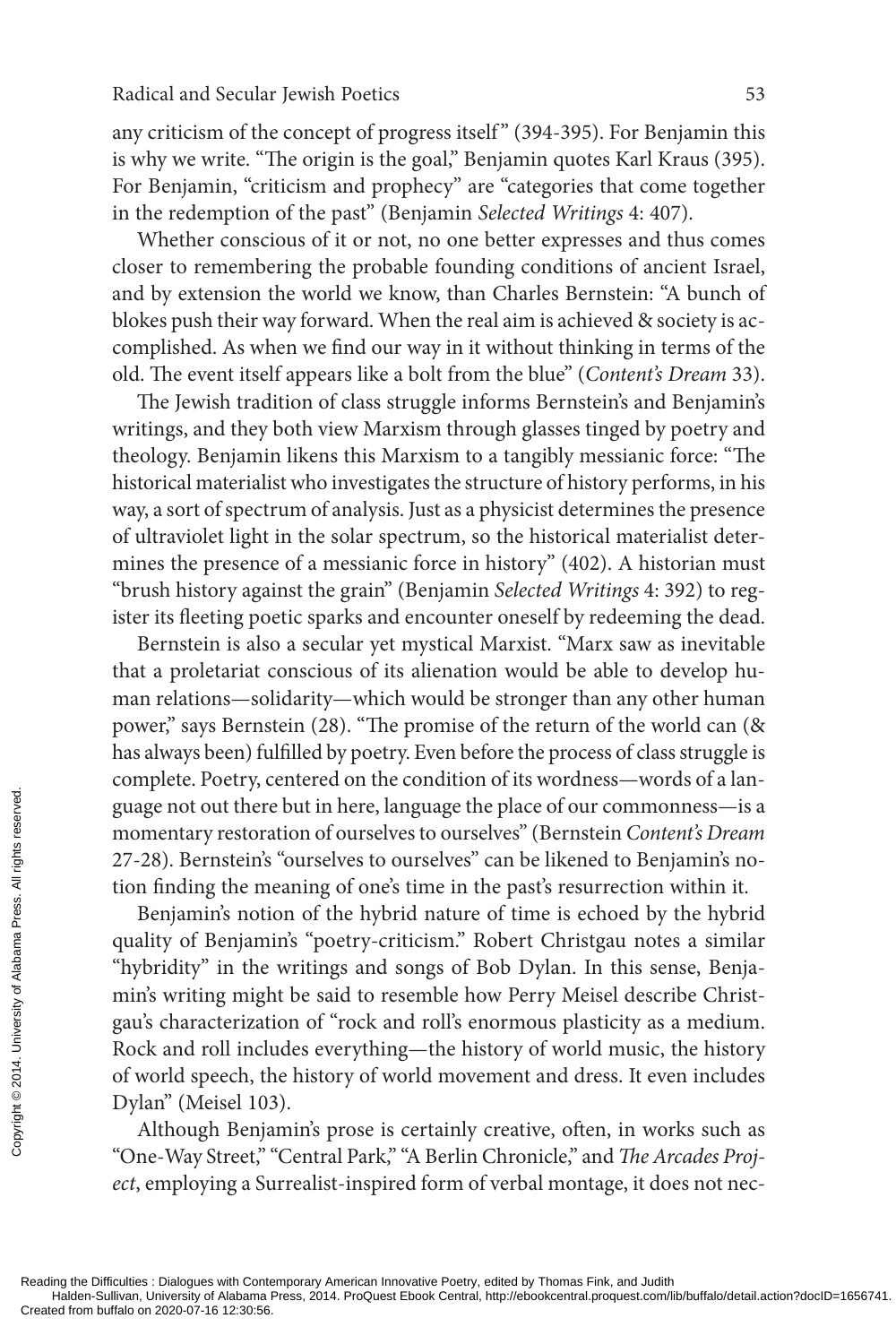essarily follow that Benjamin's criticism can be accurately termed poetry or poetry criticism. Cannot, however, the same question be raised concerning much of Bernstein's poetry? Despite the interruptions of what Bernstein terms poetic artifice such as line breaks, many would say that Bernstein's "Artifice of Absorption" reads like a prose essay only nominally written in verse.

And yet "Artifice of Absorption," like Benjamin's and Bernstein's prose, is poetic because of this prose quality. In "Artifice of Absorption," Bernstein says "absorption," which describes an endlessly ongoing process, exists in an essentially shifting "relationship between/ a reader &/ a work." Therefore the ongoing quality of prosaic absorption presupposes a poetic artifice in, as Benjamin puts it, a "textile" quality "woven" into "good prose" that the reader cannot help but combine with associations brought to the text by each reader (*Selected Writings* 1: 455-456).

Both Bernstein's poetry and prose often work as poetry because they have qualities of good prose as Benjamin characterizes it. "Work on good prose," wrote Benjamin, "has three steps: a musical stage when it is composed, an architectonic one when it is built, and a textile one when it is woven" (455- 456). Significantly, Benjamin sees prose as a combination of the musical, architectural, and textile arts. "Criticism," said Benjamin, "must speak the language of artists" (*Selected Writings* 1: 460).

It is important to note that Benjamin cautions us about his observation concerning the "three" artistic "steps" to "good prose" with the heading "Caution: Steps." For Benjamin, literature implies possible danger. In 1926, Benjamin reasons that since "the construction of life is at present in the power . . . of fact . . . true literary activity cannot aspire to take place within a literary framework" since Benjamin calls the contemporary mode of facts "the habitual expression of its sterility" (444). Benjamin determines that the world of facts must be challenged, and, in terms of both practical and literary impact, "significant literary effectiveness can come only into being in strict alternation between action and writing; it must nurture the inconspicuous forms that fit its influence in active communities better than does the pretentious, universal gesture of the book" (*Selected Writings* 1: 444).

In other words, despite the love of books that Benjamin describes in "Unpacking my Library" and elsewhere, writing exists within a wider world and the forms in which it is presented are of constant and changing interest. Benjamin calls "leaflets, brochures, articles, and placards . . . prompt language" that are "actively equal to the moment" (*Selected Writings* 1: 444). Of course, for much of Bernstein's career, this describes how he primarily published. Even after he finds publication with major university presses such as the University of Chicago Press, Bernstein is extremely active within the "prompt Framework" sinc<br>
bitual expression<br>
of facts must be<br>
pact, "significant<br>
nation between a<br>
that fit its influer<br>
universal gesture<br>
In other word<br>
packing my Libr<br>
the forms in which<br>
jamin calls "leafl<br>
that are "activel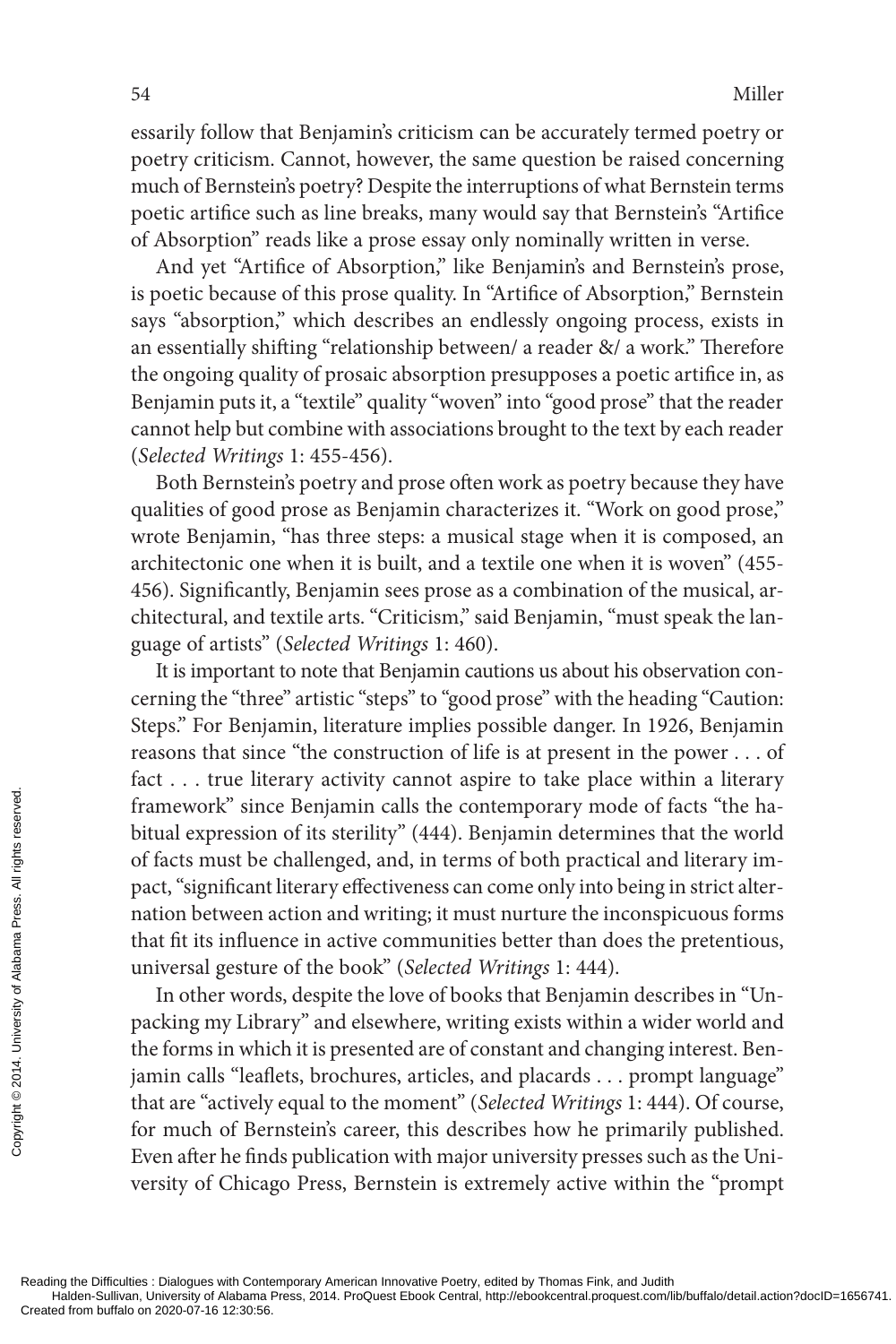language forms" of electronic publishing and collaborations with artists in exhibitions and books. It is not surprising, therefore, that Bernstein should say that "[p]oetics is an ethical engagement with the shifting conditions of everyday life" (*Attack* 78). In *The Politics of Poetic Form*, Bernstein speculates that if we need "to found" a "republic" of "letters" or "discourses," "the task requires poetic acts, but not just by poets" (viii).

Poetry insists on unexpected venues. "You might say," Bernstein says, "that several forms of oppression rob a people of its right to poetry—and the crisis for poetry, for the aesthetic, is to create a space for poetry again and again" (*Attack* 35). In a culture in which, as Bernstein says, "American Official Verse Culture operates on the premise that innovation and originality are not criteria of aesthetic value, and while not an absolute barrier to quality, are something to be held against a work" (*Attack* 33), neither a formal or technological center can hold. From a formal perspective, Bernstein's poetry heats up between his poetry and his criticism, and technologically it is not surprising that Bernstein is associated online with PennSound. "There is no poem apart from its material dimension, in typography or in a performance," says Bernstein (*Talking the Boundless Book* 41). Poetry cannot suppress its own manifestation in the world. Benjamin similarly explained the goal of using writing to change the world of objective facts to Martin Buber: "My concept of objective and, at the same time, highly political style and writing is this: to awaken interest in what was denied to the world; only where this sphere of speechlessness reveals itself in unutterably pure power can the magic spark leap between the word and the motivating deed, where the unity of these two equally real entities resides" (*Correspondence* 80).

Benjamin argues that a sense of the world beyond "facts" is a necessary part of writing. Reality, never set, includes the possible, pending, erased, and "speechless." Benjamin writes to Buber that "everything factual already exists in theory" (*Correspondence* 313). Similarly, Bernstein says, "Facts in poetry are primarily/ factitious" (*Artifice* 6). Reality is a process within the greater reality of the poetic, and poems include the real and reality. Essays, associated with reality and sometimes with "creative nonfiction," are in a sense a form of poetry because they necessarily unfold within contexts of subjectively driven and non-value-neutral "inner" interest. After all, essays are a form of discourse, and the word "discourse" is derived from the Latin for "a running to and fro." Keeping this in mind, it seems natural to think of poetry as a kind of river running between the banks of a poetry that looks like poetry and another poetry that is criticism. Exercise the periparin argue<br>
part of writing. Reat<br>
"speechless." Benjan<br>
are primarily/ faction reality of the poetial<br>
reality of the poetial<br>
ated with reality and form of poetry because, and the<br>
of discourse, and the

Many of Bernstein's difficult poems can be read within the context of how both Benjamin and Bernstein characterize criticism. Indeed, the brilliant last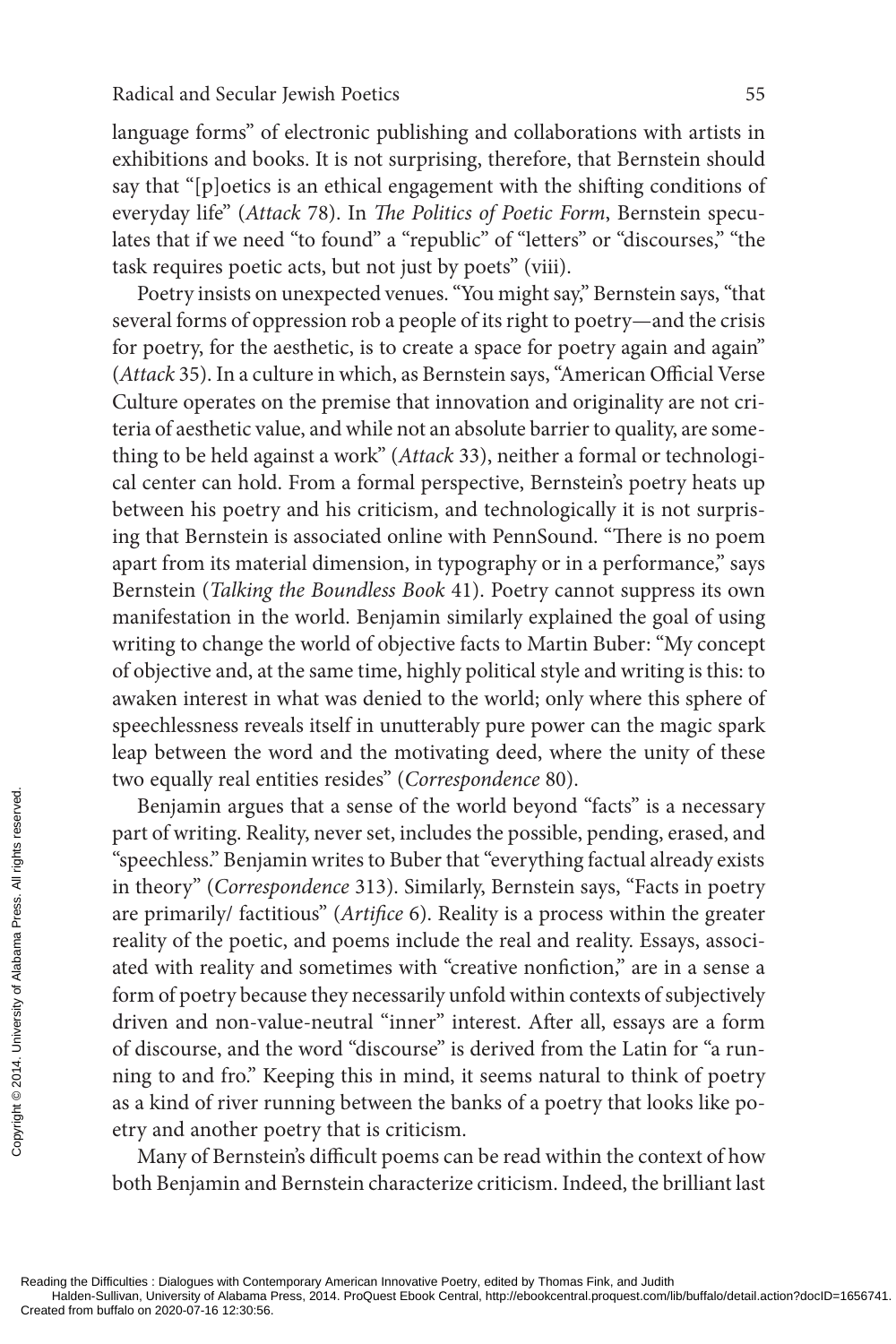line of "Artifice of Absorption" implies that this is a prime goal of poetry writing. The "fruition" of the poem's speaker's "relationship with readers" is "that the site of reading become a fact of value" (*Artifice* 65). That the poem offers "a fact" suggests that it merges with an objective world rooted in critical analysis. However, that it is "a fact of value" relates this objectivity with what Bernstein has called "language which comes to be in the world as the condition of a specific place, a specific negotiation by a writer that does not appropriate words but invests them. . . . [L]anguage is a living necessity making time and space" (*Content's Dream* 353). And yet it should be noted that this has nothing to do with a politically conservative kind of neoconservative anti-fact-based reality because language encompasses and is not divorced from "reality," whereas such a neoconservative reality by its not fully reasoned premises for actions tends to serve the ulterior motives of those who are anxious to exclude critical analysis that does not support them. Indeed, Benjamin cites Karl Kraus's brilliant jibe against Stefan George's similar conservatism: "he who found the goal before the way/ did not come from the origin" (*Selected Writings* 2 Pt.2: 451).

Benjamin and Bernstein have an opposing methodology. "The site of reading becom[ing] a fact of value" (Bernstein *Artifice* 65) absorbs the function of criticism in poetry. Poetry becomes a tool of criticism. Since even unlearning is a form of learning, we cannot help but learn from poetry. Benjamin and Bernstein teach us to read poetry as the play of important critical faculties.

For instance, the title of Charles Bernstein's great poem, "The Kiwi Bird in the Kiwi Tree" (*All the Whiskey in Heaven* 144), can be read to indicate an essay about a subject that lends itself to an inner life of thought and feeling, that is, the kiwi bird, which finds a corroborating outer reality in an ironically similar internal "site" of, from a New Yorker's perspective, a seemingly imaginary subject, the kiwi tree. "The Kiwi Bird in the Kiwi Tree" plays on this poetically enabling dynamic tension between the inner and the outer, the mind and the world.

The poem starts with a kind of imaginative denial: "I want no paradise." However, this is soon followed by an appositional suggestion of what paradise might be: "only to be/ drenched in the downpour of words, fecund/ with tropicality." "Tropicality" clearly suggests both the paradise of the tropics and fecundity of tropes pouring out of words that are like water. This abundant "tropicality" disarms its opposite number—fundamentalism, which opaquely and unimaginatively follows and clings to interpretations of words that are resistant to being seen as mere interpretations. Exercise that is, the kiwi<br>
cally similar inte<br>
imaginary subject<br>
this poetically enterprenent<br>
the mind and the<br>
The poem sta<br>
However, this is<br>
dise might be: "or<br>
tropicality." "Trop<br>
fecundity of trop<br>
"tropicality" d

Bernstein stresses the ironically fun aspect within fundamentalism while still pointing beyond its severe limits: "Fundament be-/ yond relation." The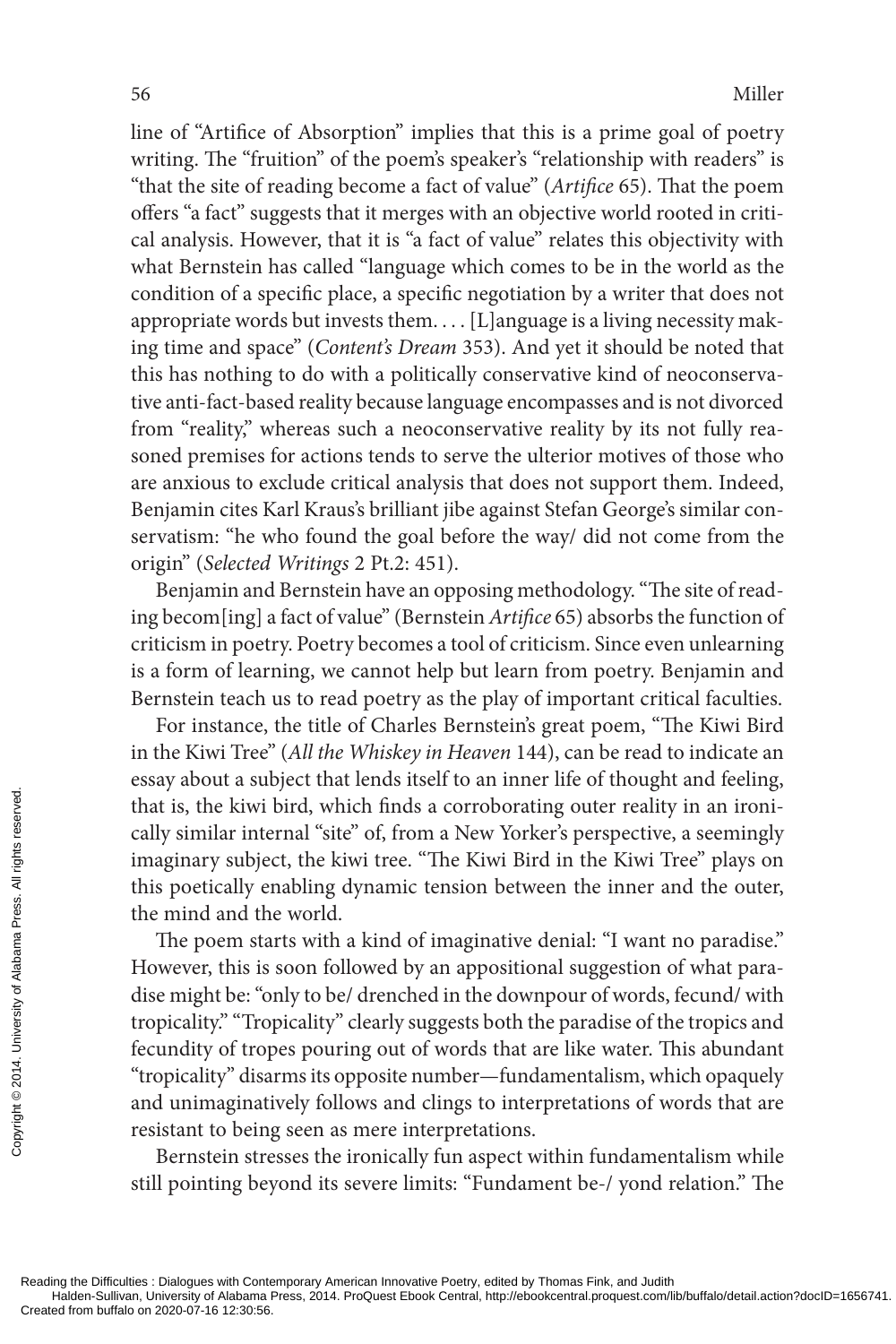primary "relation" that fundamentalism is beyond and not enabled through is the dynamic relationship between critical analysis and poetic synthesis. Bernstein here applies the previously quoted Benjamin remark that "everything factual already exists in theory" by saying that fundamentalist truth is "less 'real' than made." Fundamentalism is equated to "arms" that "surround" and apparently suppress "a baby's gurgling." Whereas the alternative of fundamentalism, a secular though perhaps theological tension between poetry and criticism, provides "pinion," fundamentalism can only "pronounce its promise" through the limitations of "encir-/cling mesh." Bernstein demonstrates how his "secular poetics" exists within a discursive continuum with Benjamin's "material dialects" and worldly theology.

However, as in the case of Benjamin's "good prose," "the tailor" enters Bernstein's poem to provide "the seam that binds" and "move on" to more appropriate accompaniments for gurgling such as "toys or talcums, skates & scores." These words are immediately followed by the poetic conclusion that "Only/ the imaginary is real." It is never quite clear whether the poem serves the essay or the essay the poem. The poem's conclusion calls attention to the preceding confusion: "The first fact is the social body,/ one from another, nor needs no other." Although "the social body" might imply the external world, the poem makes a case for its primary existence as linguistic, imaginative, and perhaps subjectively based.

Bernstein's interest in secular Judaism, much like Benjamin's similar interest, indicates the secular and poetic theological alternative both Benjamin and Bernstein provide for fundamentalism. Benjamin's work, like Bernstein's, is best read as several radically new and important manifestations of poetry and poetry criticism. Such a reading invigorates our living poetic traditions and presents possibilities for new and vital poetry. Considering Benjamin as a poet enhances our appreciation of Bernstein's and many other poets' and poet-critics' work.

There had been both great poetic essayists before Benjamin and great poets who were critics before Bernstein. Even in our previous analysis of "The Kiwi-Bird in the Kiwi-Tree," it was difficult not to think of it as related to Wallace Stevens's plays of reality and the poetic and philosophical imaginations within tropical settings. Indeed, Stevens, like Bernstein, does similar work in his poetry and criticism and they play one off the other. We need more studies tracing the continuities and innovations amongst many poetcritics, such as Stevens, Poe, Ashbery, DuPlessis, Whitman, and Damon, to name only a few. There is nonetheless a special need to link Bernstein with Benjamin because of the tremendous poetic work done in their respective prose, the critical work done by Bernstein's poetry, and the synergy at work Proposed and poetry criticiss<br>
and presents possil<br>
a poet enhances ou<br>
poet-critics' work.<br>
There had been<br>
ets who were critic<br>
Kiwi-Bird in the K<br>
Wallace Stevens's p<br>
tions within tropic<br>
work in his poetry<br>
more studi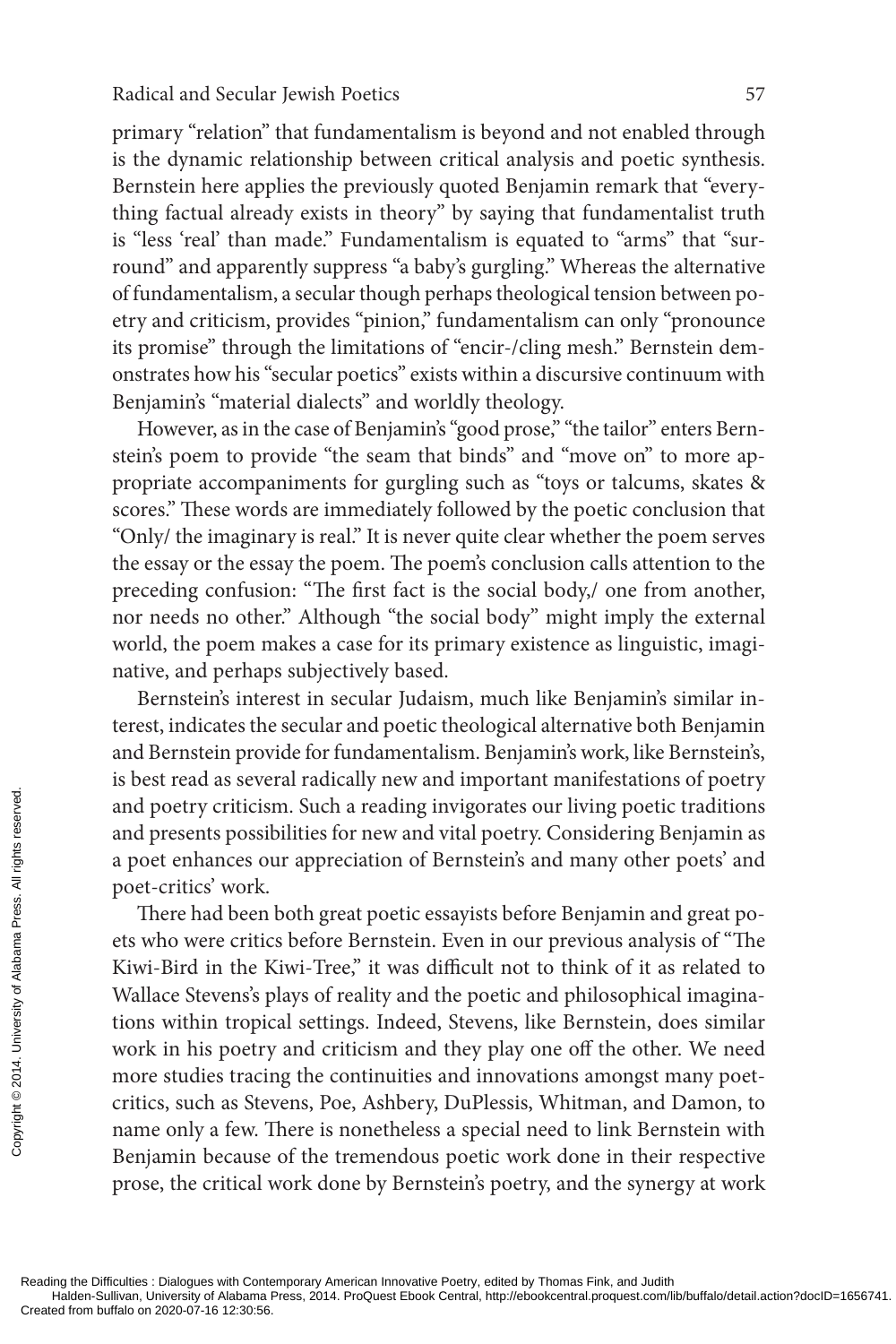in the writings of Benjamin and Bernstein. Simply put, there is enough space in this chapter to only treat Bernstein and Benjamin.

Benjamin consciously tried molding his critical discourse into creative poetry. In his autobiographical writing, he interfaced minimal autobiographical vignettes and descriptions with equally minimal analysis, observations, and critical suggestions. As Benjamin put it in "The Coming Philosophy," the goal is to "correspond . . . experience" with "knowledge." Such knowledge becomes a kind of "theological" "teaching"—"theology to the extent that it contains historically philosophical elements" (*Selected Writings* 1: 108). Benjamin's theological perspective, like Bernstein's, is dynamically secular. However, knowledge may be of this world, but it is not close-minded and unnecessarily limited. To the contrary, "Experience," says Benjamin, "is the uniform and continuous multiplicity of knowledge" (*Selected Writings* 1: 108). In "One-Way Street," Benjamin asserts that "[n]ow things press too urgently on human society," and it is no longer "possible to adopt a standpoint." Thus overly dry, limited criticism tending to repress virtually all poetic function becomes less convincing and satisfactory. Therefore, according to Benjamin, only "[f]ools lament the decay of criticism" (*Selected Writings* 1: 476) that does not move beyond strictly contained critical thought and tap poetic thought. New kinds of powerful poetry-criticism, or, at the very least, creative criticism rooted in "the uniform and continuous multiplicity of knowledge" (*Selected Writings* 1: 108) became increasingly necessary and possible. Benjamin's "poetrycriticism" took several forms.

Benjamin has four kinds of poetry criticism: the profane illuminations of critical analysis, the autobiographical writing, *The Arcades Project*, and Benjamin's immortal triple synthesis formed by bottom lining *The Arcades Project* in "Paris, the Capital of the Nineteenth Century," then the bottom lining of his thoughts about the twentieth century in "The Work of Art in the Age of Mechanical Reproduction," and his bottom lining of the future in "On Concepts of History."

Benjamin hoped to become known for his new form of creative nonfiction through works such as "One-Way Street" and "Berlin Childhood around 1900" that weave and juxtapose many thoughts and experiences. "Berlin Childhood around 1900" contains multitudes of richly complex yet startlingly insightful moments. For instance, the final 1938 version of "Berlin Childhood around 1900" (*Selected Writings* 3: 344-386) concludes with a short tale that intermeshes both a theological and sexual coming of age. Entitled "Sexual Awakening," this tale begins and ends evoking an unnamed Berlin street at night wherein "wanderings that know no end" ultimately "awaken" Exercise in "Paris, the<br>
ext in "Paris, the<br>
of his thoughts a<br>
of Mechanical R<br>
Concepts of Hist<br>
Benjamin hop<br>
tion through wor<br>
1900" that weav<br>
Childhood aroun<br>
insightful mome<br>
hood around 19<br>
tale that interme<br>
"Sexu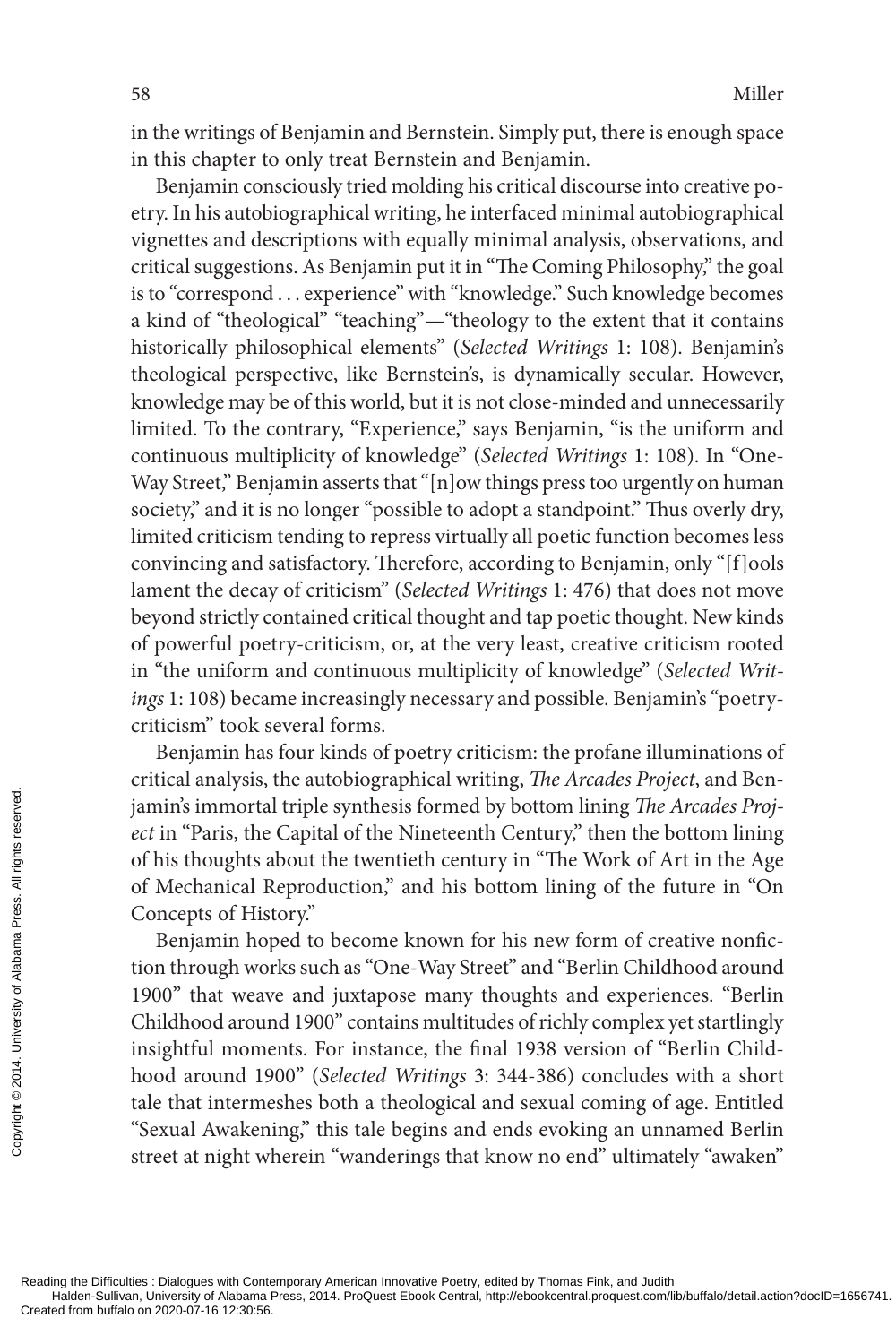"instincts." The narrator, who can be called Benjamin since the work portends to be autobiographical, feels "an aversion" to "a distant relative" (*Selected Writings* 3: 386), and this oddly corresponds with our prior discussion about Benjamin and Heine. This aversion corresponds with "a suspicion of religious ceremony" because the parents of Benjamin, "whose time had come" for "the awakening of the sex drive," hand him "into the custody of a distant relative" who is to take the young Benjamin to "a ceremony of public worship" since "it was the Jewish New Year."

Benjamin's apprehension about "the virtual stranger to whom [he] had been entrusted" parallels his antipathy about going to "the Reform congregation, with which [his] mother felt some sympathy on account of family tradition" (386). However, this family tradition apparently is contradicted by the unexplained absence of Benjamin's mother herself. We never know why Benjamin is not meeting his parents at the congregation. We do not believe he is because he needs to get his synagogue "admission ticket" from his strange and distant relative. Benjamin implies that he is something like a New Year's gift from his mother to this relative: "For this holiday, I had been given into the custody of a distant relative." The distant nature of the relative equates to the emotionally distant nature with which Benjamin entertains the prospect of going to the Reformed German Jewish service that presumably has been assimilated to the point of being virtually featureless and passionless. For Benjamin, the ceremony "promised only embarrassment." Why? When linked with Benjamin's seeming fear of having a suspicious and morally unproven relative replace the reliability of his parents, there is a hint of an unknown quality of Benjamin's personal orientation toward Judaism. Benjamin likens shame and embarrassment with a kind of theological malpractice since God is perceived to have been improperly approached, that is, approached at times in the tradition of a congregation Benjamin apparently feels is out of touch with Judaism. To feel intimate with the outside world, Benjamin therefore must dodge his distant relative, who is emblematic of something between a distant god and an inconsequential one, and the relative's reformed congregation since they bespeak guarded, non-intimate Judaism. Exercise the absolution of the tract of touch with Juda<br>
times in the tract of touch with Juda<br>
therefore must does<br>
between a distant g<br>
congregation since<br>
"Sexual Awaken<br>
tured through pair:<br>
allelism structurall<br>
unwan

"Sexual Awakening," as is much of Benjamin's writing, is dynamically structured through pairs and opposites and a kind of poetic though semantic parallelism structurally animating the Hebrew bible. For instance, to contest this unwanted dual "critical distance" separating him from both his sense of familial closeness and his theological bearings, Benjamin matches the endless quality he feels about the Berlin streets at the start of this eerily poetic vignette with the more dire quality of being endlessly lost in the happenstance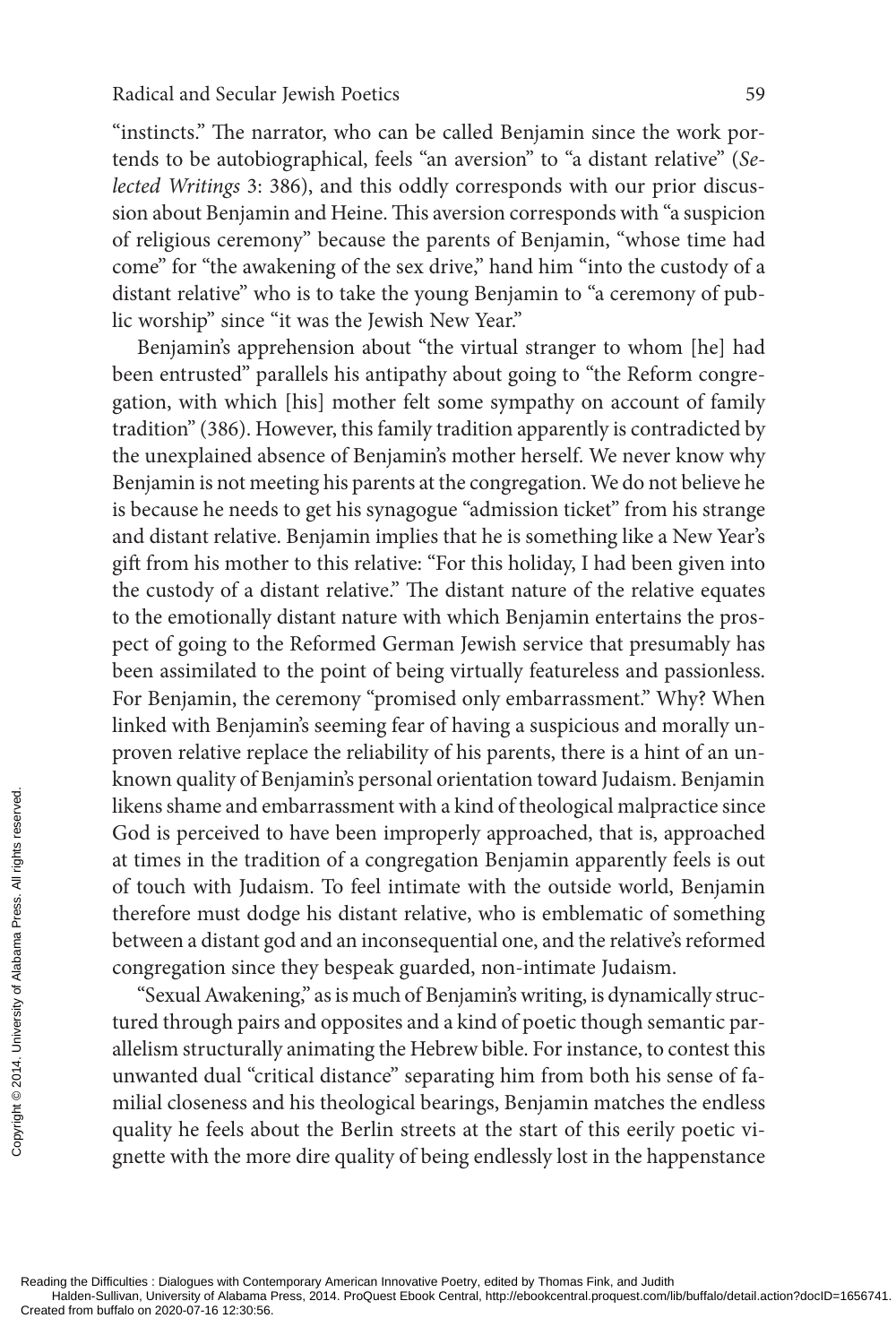that "for whatever reason—whether because I had forgotten his address, or because I could not get my bearings in the neighborhood—the hour was getting later and later, and my wandering more hopeless" (386).

However, in keeping with the double structuring of this piece, two emotional waves overcome Benjamin. He is first "overcome by a burning wave of anxiety" since he will "never make it to the synagogue" (386). "But also, at the very same moment, and even before this other feeling had ebbed" he felt "a second wave, this one of other indifference." Hence, Benjamin feels a first wave of shame and hopeless anxiety that is immediately counteracted by a feeling of resignation expressing itself as "So be it—I don't care." Almost magically there is a new synthesis as "these two waves combine" into "a dawning sensation of pleasure." This sexual awakening introduces Benjamin to "awakened instincts" as he takes in the potential pleasures available upon the streets in which he is lost. This new instinctual sense appears to be vital to so much Benjamin values, including sexuality, Judaism, and writing.

Like most of Benjamin's works "Sexual Awakening" operates within a play of poetic "negotiations," as Bernstein terms it (*Content's Dream* 353), and we misread Benjamin's writings if we deny their poetic dimension, or, that is, their reflexively linguistic play, as demonstrated by the poetic parallelism on display in "Sexual Awakening." Although I here consider Benjamin's work in translation, linguistic reflexivity as a poetic function extends to content, audience, speaker, and other language elements consistent with Roman Jakobson's and Adele Berlin's analyses of poetry that corresponds to the tradition of the Hebrew bible. Additionally, micro-elements of language themselves can be considered in translation. Indeed, Benjamin, in his groundbreaking "On the Task of Translation," maintains that a prime virtue of translated work lies in its imaginative and crafty contributions to the language that is the object of the original work's translation.

A crucial facet and power of Benjamin's criticism is lost if we do not read it as imaginative poetry. This is not to say that his criticism should be considered imaginary but rather that Benjamin's readers can apprehend content as it is found within and developed from Benjamin's work when read through imaginative faculties that sometimes employ dynamic biblical parallelism. The critical form of Benjamin's "poetry" renders it more possible for his audience to share in imaginative play through the medium of his work. Clearly, through structure and intensity, Benjamin forges a new sense of the biblical that Bernstein advances. Both writers provide materials for new ways of reading. Coreated from the Task of T<br>
lies in its imagina;<br>
ject of the origin<br>
a crucial face<br>
it as imaginative<br>
sidered imagina;<br>
tent as it is foun<br>
through imagina<br>
allelism. The crit<br>
his audience to s<br>
Clearly, through<br>
bibl

Benjamin asks that we "understand direct creativity as a form of communal activity" (*Selected Writings* 1: 42). Benjamin's "The Life of Students" is pre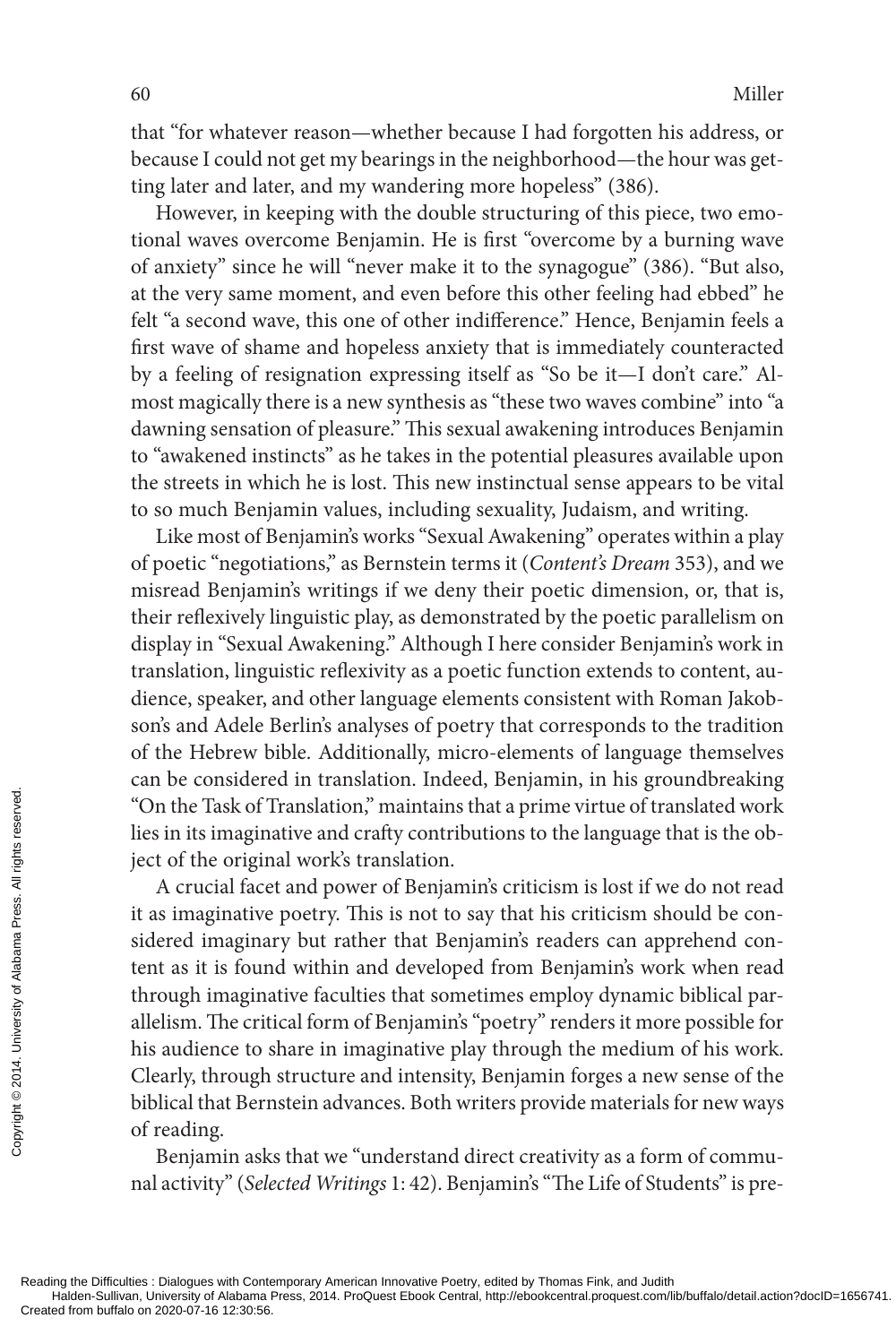mised on the folly and impossibility of academia separating the imaginative faculties that develop through learning from all forms of passion. That it is difficult for us to consider Benjamin's criticism as poetry speaks to the crux of much in Benjamin since, according to Benjamin, "the uncompromising hostility of the academy toward the life that art requires can be interpreted as a rejection of every form of direct creativity that is unconnected with bureaucratic office" (42). Benjamin's poetry is formally unconnected with the bureaucratic office of poetry. However, speaking as a poet, it is disheartening to consider a living poetic tradition that cannot read Benjamin as one of our greatest twentieth-century poets, and I cannot imagine a vital twenty-first century poetry or criticism that cannot consider how poetically Benjamin fuses dynamic linguistic, cultural, ethical, spiritual, historical, and aesthetic concerns. This terrible inability would seem to be a triumph of "Official Verse Culture" (*Attack* 33).

Benjamin's "poetry" is quintessentially "difficult" because it is definitively "un-facile" in the sense we now generally use the word "facile." Benjamin's great work can be neither shallow nor superficial because it is shaped by simultaneous critical and creative processes that can, according to his last major work, "On the Concept of History," "blast open the continuum of history" (*Selected Writings* 4: 396). This grand difficulty is implicit in Benjamin's "poetry-criticism" and concerns his writing's multi-dimensionality, which poetically shuttles amongst philosophy, history, and literary criticism. And yet it might be said that Benjamin accomplishes a most difficult poetry-criticism through a relentless yet perceptive ease that recalls Benjamin's appropriation of Baudelaire's flâneur and the flâneur's "propensity that perhaps proves the true efficacy of idleness in human affairs" when walking within the "closed room and airy nature" of "the Jardin d'Hiver, a colossal greenhouse" (*Arcades Project* 422-3). This enclosed yet open space emblematizes much that is central within Benjamin's thinking and writing process: the nineteenth-century Parisian arcades, the modern city, the creative collector and collection, and Benjamin's writing itself. From the time of Benjamin's formative years, inclusiveness is crucially integrated within his subject and method. In "The Life of Students," written in his early twenties, Benjamin asserts that "the creative spirit" requires "the necessary inclusion of women" (*Selected Writings* 1: 44). This observation is in keeping with the creatively critical project Benjamin charts for himself early in his career when "The Life of Students" characterizes a "focus on the system as a whole" as "the exclusive task of criticism" (38). Indeed, one might argue that, in this new sense of criticism, every aspect of a Benjamin work bespeaks the whole. However, Benjamin cognizes the creative, poetic, and critical straightjacket this aesthetic condition can From and airy nature of idle<br>
room and airy nature<br>
Project 422-3). This<br>
tral within Benjam<br>
Parisian arcades, the<br>
Benjamin's writing<br>
siveness is cruciall<br>
of Students," writte<br>
spirit" requires "the<br>
This observation i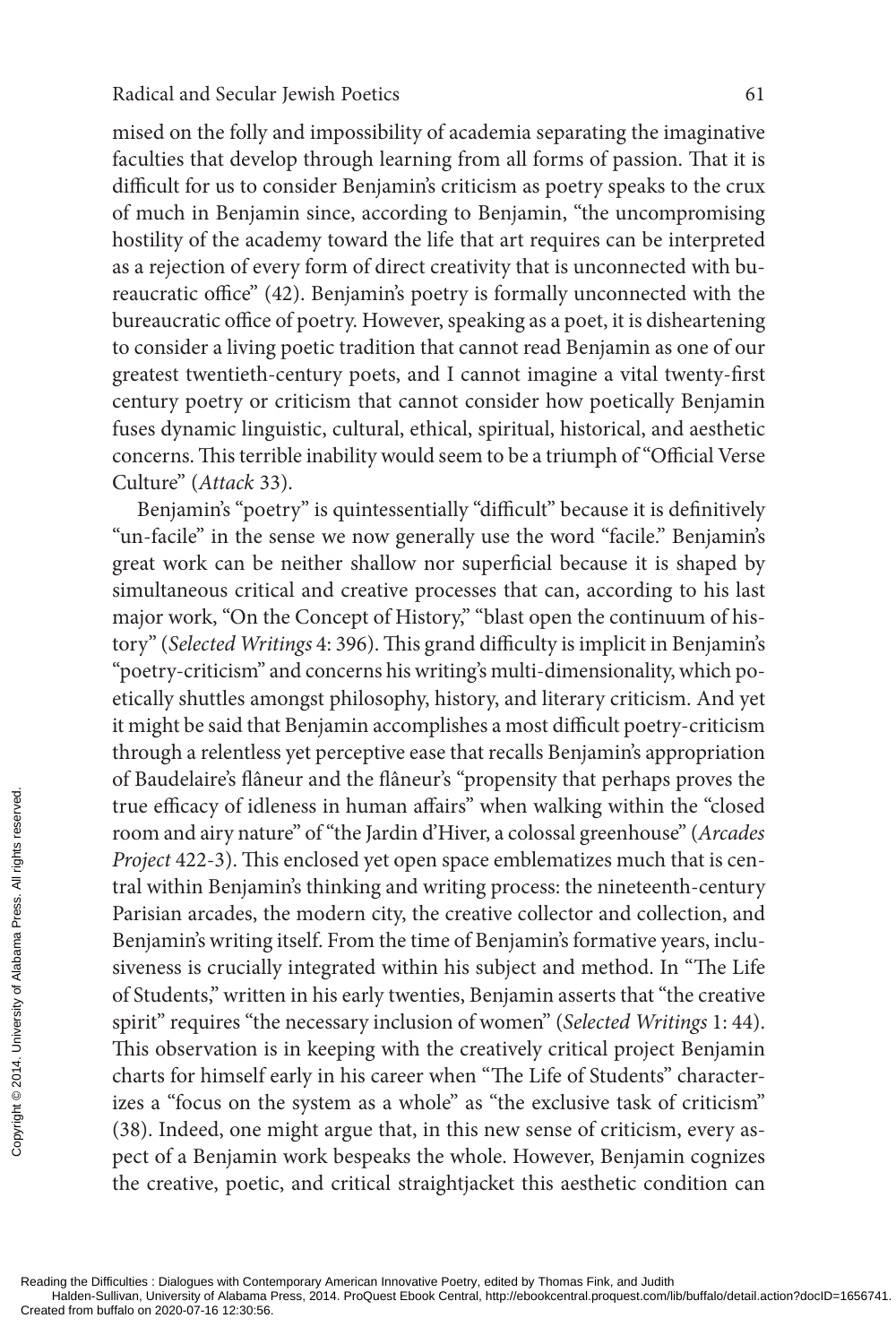impose, and, in *The Arcades Project*, he insists upon the dissimilarity and "destruction" that facilitates similarity and "construction," thus very literally and specifically anticipating and systematically using deconstruction several decades before its formal inception.

In preliminary fashion, "The Life of Students" prefigures Benjamin's ultimate task of "blast[ing] open the continuum of history" (*Selected Writings* 4: 396). Benjamin's early essay begins by challenging the historian's "faith in the infinite extent of time" and "concern . . . only with the speed or lack of it, with which people and epochs advance along the path of progress, . . . correspond[ing] to a certain absence of coherence and rigor in the demands it makes on the present." Benjamin says that he will instead "delineate a particular condition in which history appears to be concentrated in a single focal point" (*Selected Writings* 1: 37). Benjamin thus brings all history into the purview of something like a textual or poetic tense. History is not to be studied as "details" upon the conveyor belt of linear time. "Rather," says Benjamin, "the task is to group its metaphysical structure, as with the messianic domain of the French Revolution" (*Selected Writings* 1: 37). To contact the sharply pertinent and "messianic domain" of all manner of past phenomena, such as the French Revolution, is perhaps Benjamin's prime poetic and critical goal.

We might not normally consider that poetic "knowledge comes only in lightning flashes," and "the text is the long roll of thunder that follows" (Benjamin *Selected Writings* 1: 456), but it behooves us to read Benjamin's writing as poetry because it advances a tradition for poetry that accomplishes this extraordinary task. In *The Arcades Project*, he speaks candidly about his outrageous compositional system: "What for others are deviations are, for me, the data which determine my course. On the differentials of time (which, for others, disturb the main lines of the inquiry), I base my reckoning" (456). Poetic impact is necessary to history because history can be understood "only through the awakening of a not-yet conscious knowledge of what has been" (464). Conversely, the critical, or as Benjamin also puts it, the "scholastic" can be valued as requisite for art.

"One moment swaggering, and the next scholastic" is how Benjamin positively describes "the Marxist theory of art" (*Selected Writings* 1: 465). "Swaggering" can be likened to poetic in that air-tight proof is not the initial primary concern. Bernstein questions "the academic culture of the humanities," which he says, "places more emphasis on learning its ropes, on professional conformity, than it does on actual research, writing, thinking, or teaching of the people who make up the profession" (*Attack* 16). Bernstein sees a place for his criticism outside accepted rules of evidence and "narrow" "institutional culture" that "deform our thinking to fit its image of rigor" (*Attack* 16). Exercise the data which dothers, disturb the ethic impact is net through the awa (464). Conversel can be valued as "One moment tively describes "<br>gering" can be limary concern. B which he says, "ponemont tively describes"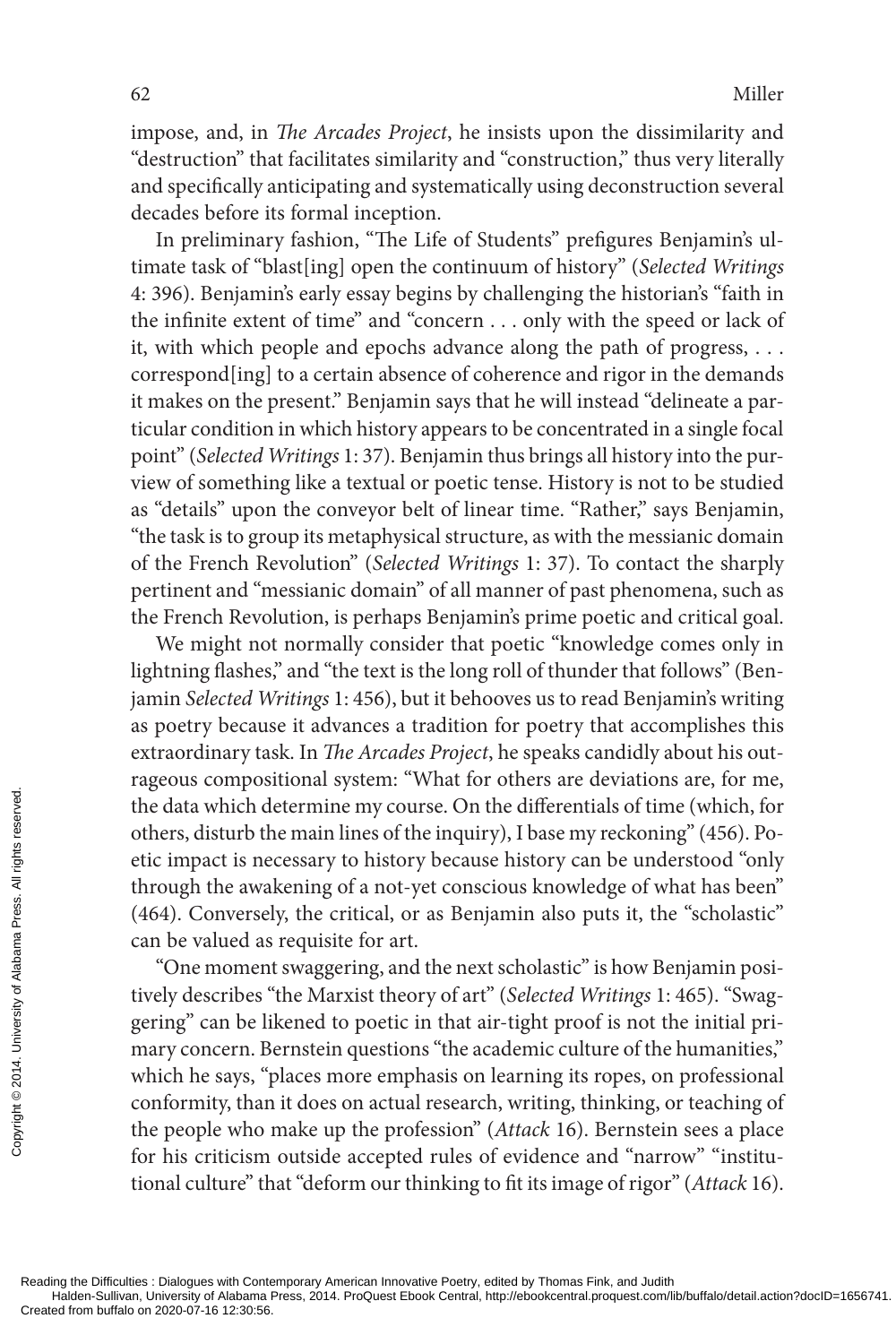Bernstein faults academic journals for "permitting the publication of a wide range of ideas—*as long as the ideas are expressed in the dominant style"* (*Attack* 16). For both Bernstein and Benjamin, the style of writing that we might call "poetry-criticism" is in itself of great import. Benjamin calls a similar kind of writing one of "poetic politics" (216), which is fueled by "the true creative overcoming of religious illumination resid[ing] in a *profane illumination,* a materialistic, anthropological inspiration, to which hashish, opium, or whatever else can give an introductory lesson" (*Selected Writings* 2 Pt. 1: 216).<sup>14</sup>

Profane illumination and poetic politics connect writing with an "image field" that makes it much more relevant than the "bad poem on springtime, filled to bursting with metaphors" of "the programme of the bourgeois parties." Writing in 1929, Benjamin equates this bad poetry with the bad politics of the liberal politicians of his time and their unqualified "optimism . . . and unlimited trust only in I. G. Farben and the peaceful perfection of the air force" (*Selected Writings* 2 Pt. 1: 217-218). Benjamin writes here several years before Hitler takes power, the German air force's military buildup, and I. G. Farben's manufacturing of the poisons used in concentration camp gas chambers. The uncannily accurate prophecy within Benjamin's own profane illumination and poetic politics substantiates his methods.

Benjamin, like Bernstein, combines the roles of political and historical analyst, poet, and a kind of "materialist" visionary. For Benjamin "the concept of the present" is theoretical and always in "a transition, but in which time takes a stand [*einsteht*] and has come to a standstill. For this notion defines the very present in which he himself is writing history" (*Selected Writings* 4: 396). Benjamin makes a present or a "now-time, which, as a model of messianic time, comprises the entire history of mankind in a tremendous abbreviation, coincides exactly with the figure which the history of mankind describes in the universe" (396). "A messianic arrest of happening" provides "a revolutionary chance in the fight for the oppressed past." In the past the writer sees a "constellation into which his own era has entered" (397), "(to put it differently) . . . a precious but tasteless seed" of and for "the nourishing fruit of what is historically understood contain[ing] time in its interior" (396). "How much . . . depends on [the past] being made present" (405). Only a "visionary gaze" sees the present, which is hidden to those "who 'keep step' with [the present]" since, "says Turgo . . . 'politics is obliged to foresee the present'" (405). Benjamin prophesizes from a past in the now, unlike optimistic liberal politicians in 1929 who assume I. G. Farben and the German air force will benefit all Germans. Benjamin's more penetrating poetic politics is not fooled so easily. Past horrors shed Benjamin of these illusions. He The same of messianic time,<br>
abbreviation, coinc<br>
describes in the un<br>
"a revolutionary ch<br>
writer sees a "cons<br>
put it differently).<br>
ing fruit of what is<br>
(396). "How much<br>
a "visionary gaze" s<br>
with [the present]" pres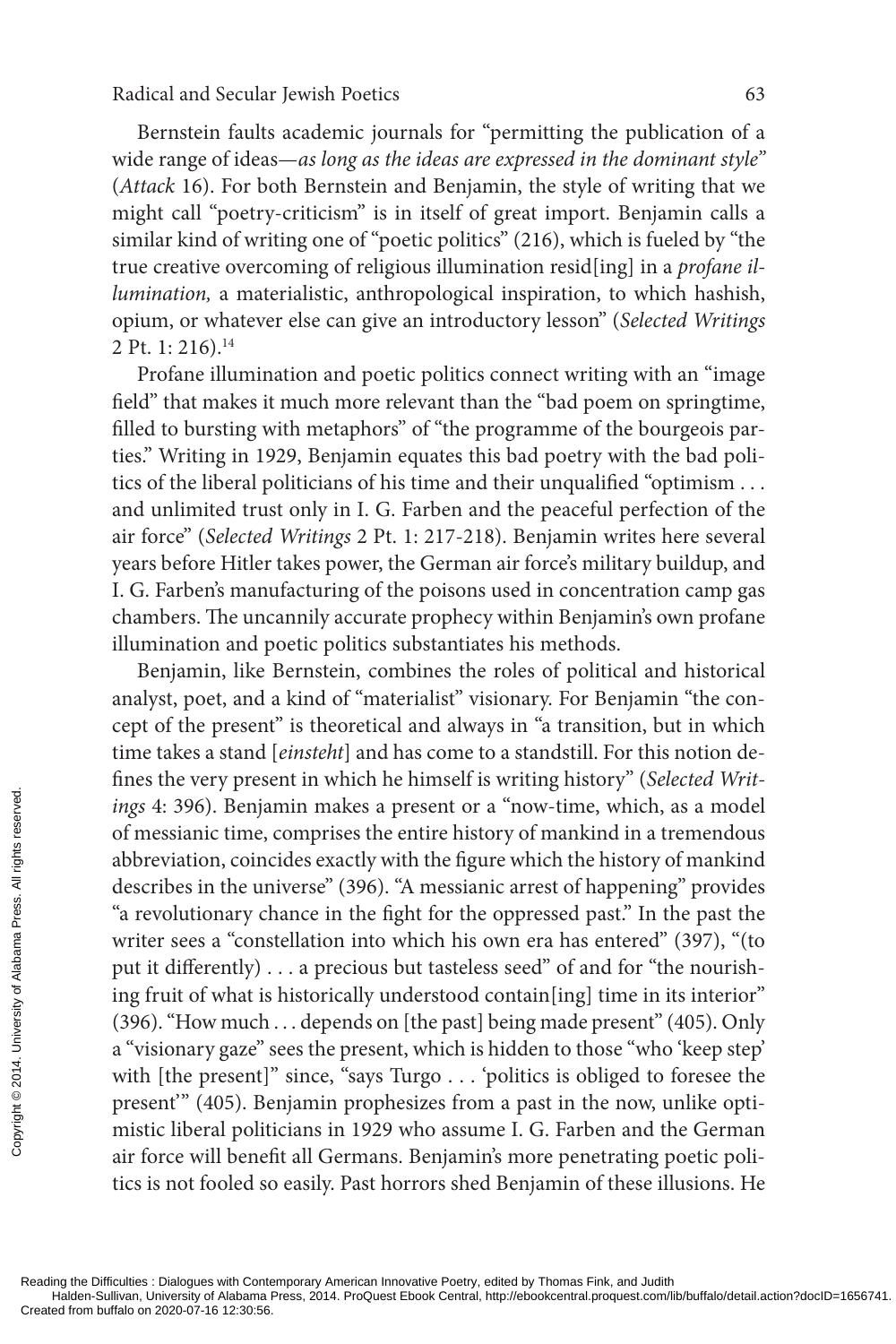refuses to rely on notions of an enlightened historical progress to ward off fascism and genocide.

Benjamin's work and life are ever-present anchors within Bernstein's writing. Bernstein's poetry exists in a post-Benjamin world that has absorbed Benjamin and been absorbed by him. Without knowledge of Benjamin, one misses much in Bernstein. For instance, Bernstein's short poem "The Measure" addresses Benjamin's mode of prophecy and warning from a vibrant past. The poem begins paradoxically by noting an "enthrone[ment] on a border," which one would assume is a kind "no man's land" that is not appropriate for a border but rather bespeaks a thin and in some ways non-existent line between past and present. The poem merges "the privacy of a great pain" that is "enthrone[d]" with the more public military sense of the speaker's "borders" and the pain's "command" "to stay at attention" (*All the Whiskey in Heaven* 90). A seemingly past pain has become a present one and "commands": "Be on guard/ Lest the hopeless magic." The pain of the past warns against the truly "hopeless" hope of a private yet apparently political hint of "magic." Bernstein and Benjamin, both working within secular Jewish tradition, eschew the dangers of false political divination. Because "regret" is correlated with a past fashioned into "the/ foggiest avenues," this non-profanely illuminated magic "of unconscious/ Dilemmas grab hold of you" without a more clear apprehension of past pains that political poetry has enthroned. Bernstein, like Benjamin, seems a buffer to progress.

Prefiguring Bernstein's unusual use of "borders," Benjamin alludes to the Romans' borders, called "limes," when he says, "Redemption is the *limes* of progress" (*Selected Writings* 4: 404). Bernstein's poem "Pockets of Lime" also echoes Benjamin. The title "Pockets of Lime" suggests an imaginary space of delimitation, a pocket full of a bordering, or "liming," mechanisms that resists bordering, defining, and narrow limitation so that "Everything has happened, nothing/ possessed" (*All the Whiskey in Heaven* 80). The object/field of "The lawn engages/ Its constituent appraisers," implying that it is more than its appraisers, putting their appraising in question. "Pockets of Lime" is in short a playfully interlinked catalogue of revelation of unreality of overdefinition, of an "end that has no beams" (88). Provided from buffalo on 2020-07-16 12:30:56. Copyright Creates from than its appraise in short a playful definition, of an 1t might be argued. Bernstein's skills. Nonethele trix of the various that the greatest prose or s

It might be argued that I am treating Bernstein's great poetry like prose. Indeed, Bernstein's training as a poet was no doubt crucial in honing his prose skills. Nonetheless, if as Benjamin maintains, "great prose is the creative matrix of the various metrical forms" (*Selected Writings* 3: 154), it would follow that the greatest and most concise poetry would paradoxically be written in prose or something like prose, even as that writing made use of a plethora of poetic technique. A sense of traditional poetic metrics and prosody guides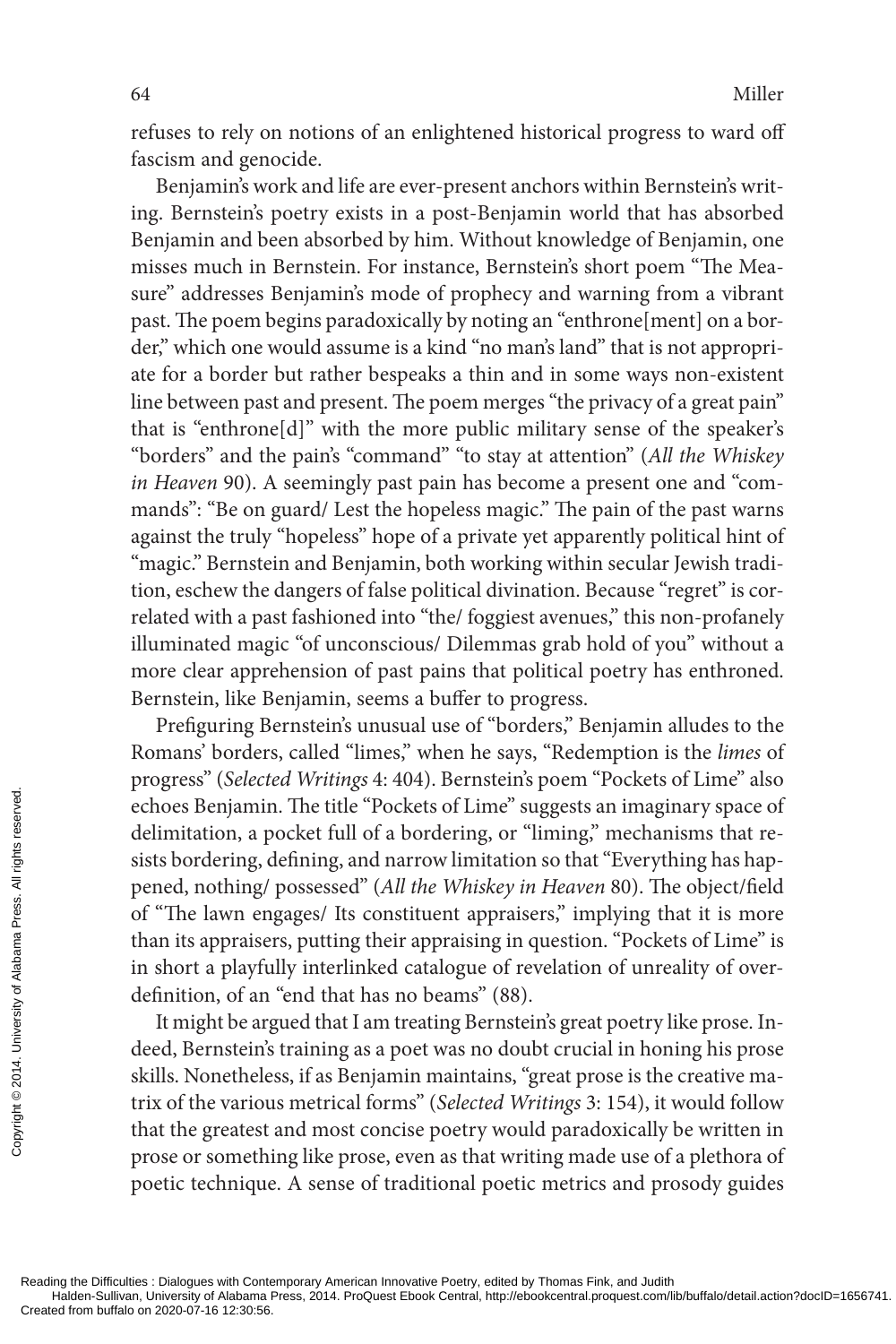the composition of words as they are first thought, written, and shaped. It is telling that Benjamin says that "good prose . . . is composed" in a "musical stage" (*Selected Writings* 1: 455). Such a musical stage presumably corresponds with many poetic techniques. However, such music is not an end in itself and seemingly un-poetic prose can be the most poetic. Benjamin indeed writes that "in the messianic realm . . . language is liberated prose prose which has burst the fetters of script." Within this "realm," such prose "festively enact[s] history" (*Selected Writings* 5: 404).

This is in keeping with ancient Israelite prosody. Adele Berlin, developing the insights of Roman Jakobson, calls the organizing principle of biblical poetry "dynamic parallelism." Dynamic parallelism juxtaposes syntactic, semantic, and other correspondences of small and large verbal units that are adjacent or far-removed within a poem or narrative. Robert Alter identifies parallelism and poetic intensification as the dynamics of discernible linguistic intensities. In other words, biblical poetry functions by setting up a distinguishing feature or binary opposition of any kind. If, as Ferdinand de Saussure long ago convincingly maintained, language is based on series of oppositions, then Hebrew poetry is an intensification of language itself. Benjamin's "liberated prose" calls attention to the ongoing and non-line-stopped nature of prose in continual opposition to the commodified, pseudo-precious nature of poetry that Benjamin called "bourgeois."

Bernstein realizes the special powers of poetic parallelism. He takes poetic parallelism to an ontological realm. For instance, the entire text of the body of Bernstein's poem "A Poem Is Not a Weapon" is "[THIS POEM IS REMOVED FOR INSPECTION AND VERIFICATION.]" (*Girly Man* 184). This bracketed remark plays upon an implication that the poem itself has a fixed existence that the few words given in the poem paradoxically are not a part of. There is some truth to this since although a poem, or the way we tend to think of it, is composed of language, and language in itself is inherently reproducible, nonetheless poems can be banned from given publications, exhibitions, and performances. Therefore "A Poem Is Not a Weapon" is a poem conveying the surveillance, control, and censuring of poetry, although the "inspection and verification" is presumably not valid since the author and press could have presumably already inspected and verified it. This bracketed rem<br>
fixed existence tha<br>
a part of. There is a<br>
tend to think of it,<br>
ently reproducible<br>
tions, exhibitions,<br>
is a poem conveyin<br>
though the "inspeed<br>
author and press comprehensions"<br>
Bernstein, there<br>
We

Bernstein, therefore, demonstrates in poems such as "A Poem Is Not a Weapon" that poetry can be produced independently of any ostensible poetic technique. After all, though, as Adele Berlin puts it, "in a certain sense, parallelism is the essence of poetry," "it is a common feature of all language," and "parallelism is not in and of itself a mark of poetry as opposed to prose, or even of elevated style as opposed to ordinary discourse" (*Dynamics* 4).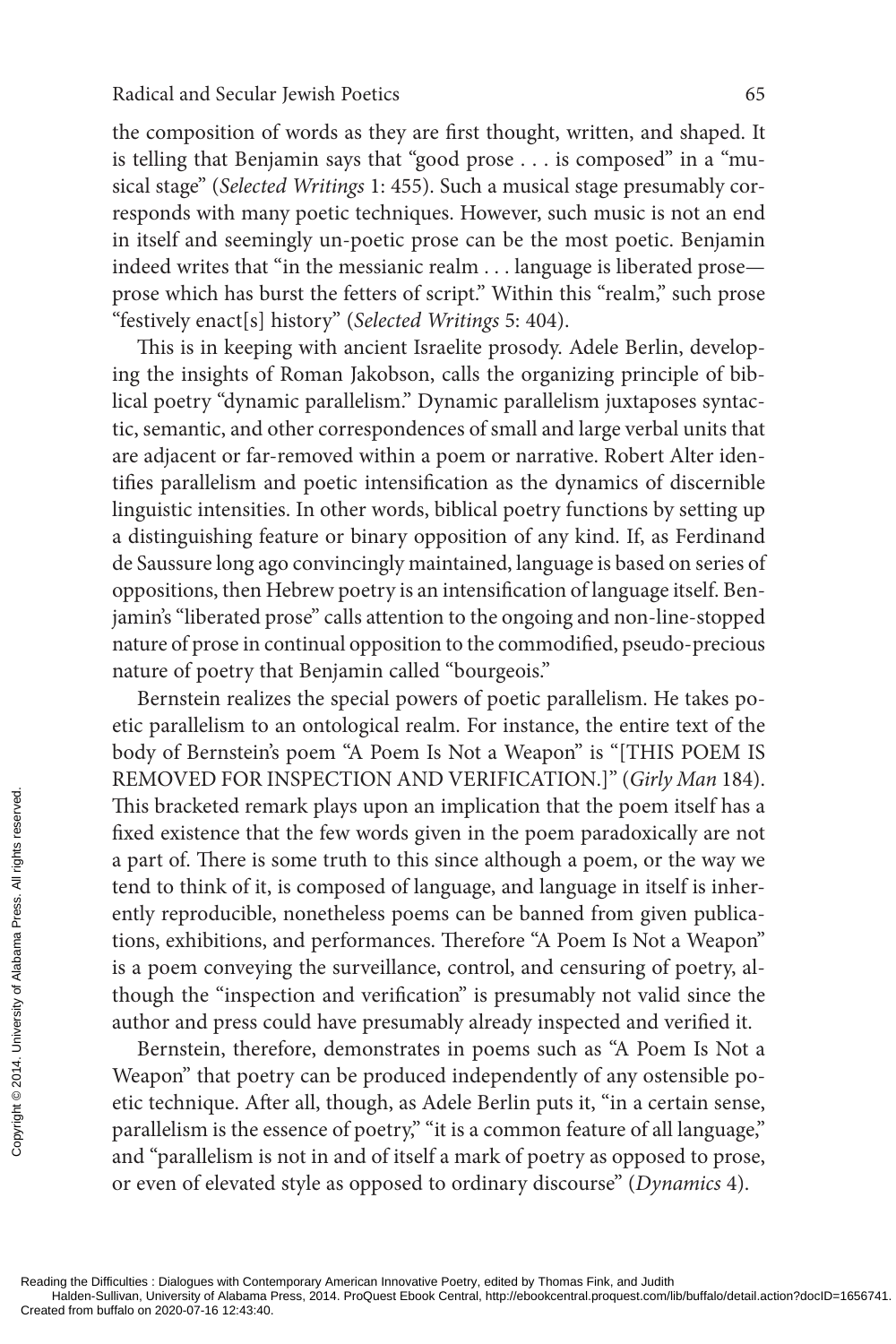In accord with poetic parallelism, by proposing what is not poetry, Bernstein creates a site where anything that is not "not poetry" is potentially poetry. Similarly, later Bernstein poetry often carries ostensible markings of poetry. Poems such as "The Ballad of the Girly Man" rhyme and present perhaps overly understandable and non-difficult poems. This poetic strategy of Bernstein is an analogue of his critical strategy supplied in the essay, "The Attack of the Difficult Poems," which matter-of-factly dismisses all possible stigma involved with being associated with "difficult poems" (*Attack* 3-6). Such poems and essays might seem to eschew "both ends" of poetry-criticism. However, they create a context wherein the noble sentiments they voice—the acceptance of anti-war and non-macho behavior, of, in Benjamin's words, "going against history's grain" and seeing beyond the powers that write it can paradoxically be voiced through the implied and conceptual context generated by reading these works within the context of Bernstein's oeuvre. In both the verse and prose forms, what must be said can be said, and a certain social function is performed within the context of poetry-criticism. These forms constitute a kind of "Nude Formalism," as Bernstein entitles a booklet. "The Ballad of the Girly Man" is one of Bernstein's crowning achievements. Bernstein presents something that is similar to bad writing, but it functions as, in accord with Benjamin's in "Doctrine of the Similar," an alien basis igniting "intention" (*Selected Writings* 2 Pt. 2: 697), which in this case is a collective notion of poetic prosody. From the perspective of an experimental poet, this is certainly a profane illumination.

"We have been endowed with a *weak* Messianic power, a power to which the past has a claim," Walter Benjamin proclaims (*Selected Writings* 4: 390). One suspects that, if our messianic power were not weak, it would not be messianic. It is therefore fitting for the avatar within Charles Bernstein's oeuvre to be a strong girly man.

Benjamin and Bernstein may not, of course, write a new bible for the same reason Benjamin says Kafka demonstrates our need for a new one: "The consistency of truth has been lost" (*Selected Writings* 3: 326). When, as Benjamin puts it, Kafka hears the tradition, he transcribes parables that can never rest. "To be *more* than parables," says Benjamin, Kafka's parables "must cuff doctrine with a mighty paw" so as paradoxically to generate wisdom without being wise, and, since wisdom is "an attribute of tradition," kindle a tradition of truth that cannot find truth (*Selected Writings* 3: 326). Through nonsensuous similarity, poetic politics, cleaving, a blending of poetry and history with all other language, dynamic biblical parallelism, poetic structures of intensification, modern prophecy, going against the brush of history, material and poetic dialectic and discourse, the flâneur, and profane illumina-Created from buffalo on 2021<br>
Experimentation of the antice of the astrong gin<br>
Benjamin and<br>
reason Benjamin<br>
sistency of truth<br>
puts it, Kafka hea<br>
"To be *more* than<br>
trine with a mig<br>
being wise, and,<br>
tion of truth th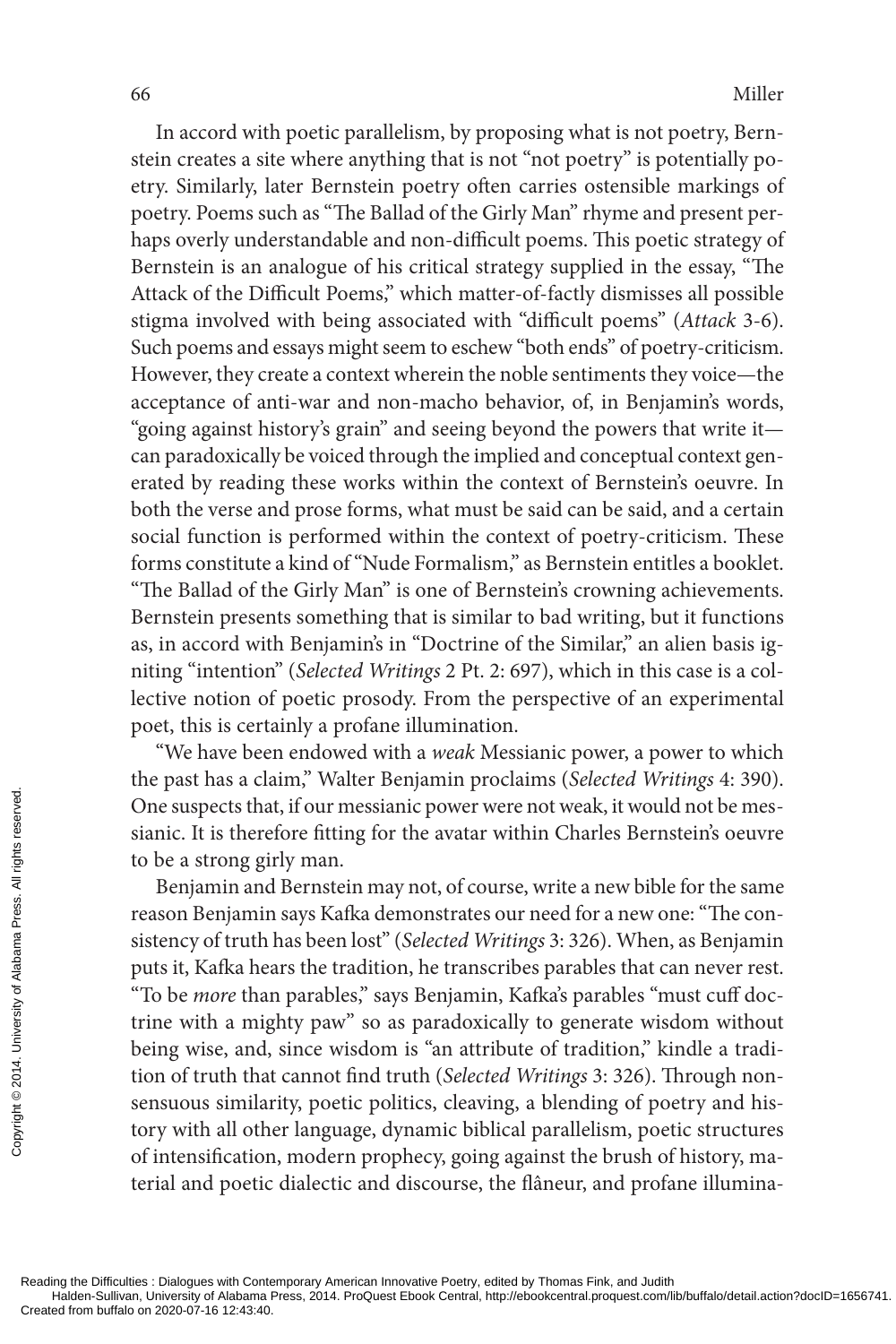tion, Benjamin and Bernstein bring us a much needed radical secular Jewish poetics. Whether or not this poetics is biblical, it is consistent with what Benjamin felt in 1938 as Brecht described fascism's astonishingly far-reaching powers and plans. "While he was talking," wrote Benjamin, "I felt moved by a power that was the equal of that of fascism—one that was no less deeply rooted in the depths of history than fascism's power. It was a very strange feeling, wholly new to me" (*Selected Writings* 3: 340).

## **Notes**

Epigraph. According to Gershom Scholem, Walter Benjamin wrote the last sentence, "And everything that Moses accomplished long ago would have to be reaccomplished in our world's age," as a note to Benjamin's previous passage in Scholem's copy of Benjamin's August 11, 1934, letter to Scholem (*The Correspondence of Walter Benjamin and Gershom Scholem*, 135, note 2).

1. See Lisa Fittko, "The Story of Old Benjamin" in Benjamin, *The Arcades Project*, 946-954, and "Appendix: The Aura of Benjamin's Death: Interview with Lisa Fittko" in Britt, *Walter Benjamin and the Bible*.

2. See Edward Rothstein, "CONNECTIONS; A Daring Theory That Stalin Had Walter Benjamin Murdered," *New York Times*, June 30, 2001, for a contextualization and vetting of Stephen Schwartz's suggestion in a *Weekly Standard* article that Stalin's secret police may have killed Benjamin in Spain at a time when, with the Hitler-Stalin pact still in effect, Soviet operatives were openly working with the Gestapo and Spanish Franco fascists. According to Schwartz's theory, Stalinist forces wished to confiscate a theoretically lost last Benjamin manuscript because it might have been more explicitly anti-Stalinist than Benjamin's 1940 essay, "On Concepts of History." However, even if Benjamin himself might have believed his manuscript lost when he died, the manuscript might have in fact been "On Concepts of History" and *The Arcades Project* since he would have had good reason to doubt that the copies of them that he left in Paris would survive the German occupation as they did due to the efforts of Georges Bataille and good fortune. Therefore, even if revised versions of existing Benjamin works or, as horrible as it is to contemplate, an unknown work were lost, one might still be thankful for the recovery of important Benjamin works that were almost lost. Beause it might ha<br>
essay, "On Concepts<br>
believed his manus<br>
been "On Concepts<br>
good reason to doul<br>
the German occupa<br>
good fortune. There<br>
as horrible as it is to<br>
be thankful for the r<br>
3. Alfred Hitch<br>
Charles Bernstei

3. Alfred Hitchcock's portrayal of himself as a "stuffed animal" prefigures Charles Bernstein's notion of "absorption" as a kind of poetic or literary "intentionintensification" (*Artifice of Absorption* 21) that is "central to all reading & writing" (17). Absorption forms a creative poetic synthesis with the formal and/or seemingly verbally resistant element of "artifice" or "impermeability" (21). Adding to Hitchcock's forecasting of Bernstein's work, Hitchcock's self-characterization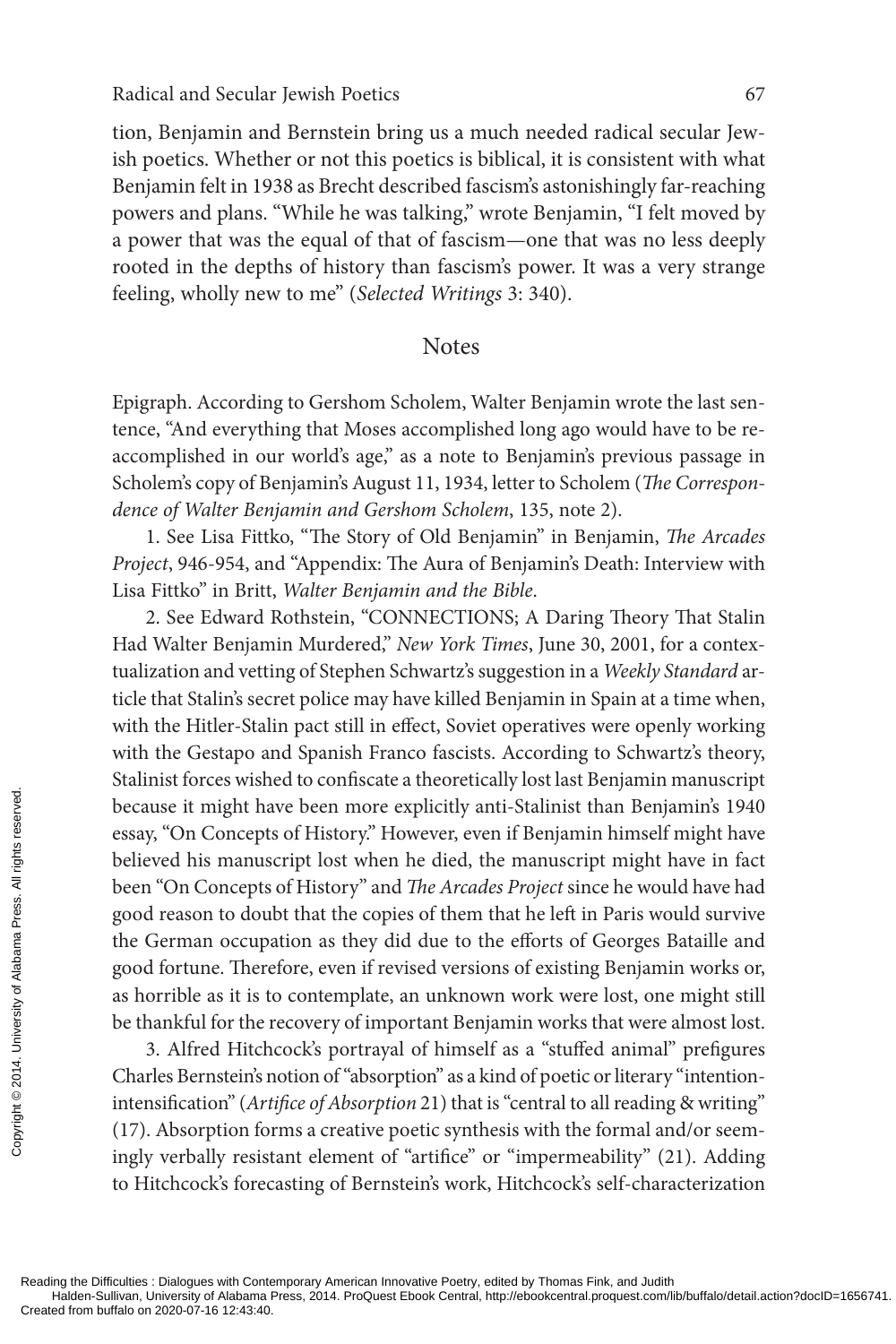as "stuffed" corresponds with Bernstein speaking of a very absorbing poem as a "bloated poem" (17). In addition, Hitchcock's films are perhaps the best examples we have of "absorbing cinema" since possibly no other films better account for the constant flow of their audiences' attention. A more full and precise version of Hitchcock's "stuffed animal" quotation from the May 26, 1957, episode of *Alfred Hitchcock Presents*, "The West Warlock Time Capsule," is:

"Good evening, television watchers. Tonight's masque is entitled, 'The West Warlock Time Capsule,' the tale of a timid taxidermist. This gives me the excuse to exhibit this prize of mine and to discuss taxidermy. I feel I know quite a bit about stuffed animals. After all, it takes one to know one. This, I shot myself. You see, deer poaching is one of my hobbies. It took only two shots. The first one hit a bearded old man wearing a ridiculous red suit and riding in a sleigh. I'm having him stuffed, too. It probably sounds silly to you, but I'm sentimental that way. But enough of this. Here, in a moment, is 'The West Warlock Time Capsule.'"

4. Much like Barthes, Benjamin's *The Arcade Project* isolates and traces the unconscious ideological lives of French and other European "living myths."

5. Benjamin accomplishes much of the theoretical work that Foucault later makes possible by postulating unconscious synchronic cultural relationships absent of direct influence. However, Benjamin goes further by formulating theories and practices, particularly in *The Arcades Project* and "Concepts of History," that assist inter-era relationships and the critical influence of the present moment upon the past. Benjamin, like Foucault, acknowledges how practices of power structure society, but he also accounts for the power of powerlessness and the "weak messiahs" and the "brush[ing] of history against the grain" set up by the accepted historical "document[s] of barbarism" of "On Concepts of History" (*Selected Writings* 4: 392).

6. Startlingly, perhaps even before Derrida is born or certainly when he was a child, Benjamin comes close to formulations not far from the heart of deconstruction, which links construction with destruction: "It is important for the material historian, in the most rigorous way possible, to differentiate the construction of a historical state of affairs from what one customarily calls its 'reconstruction.' The 'reconstruction' in empathy is one-dimensional. 'Construction' presupposes 'destruction'" (*Arcades Project* 470). Exerced historica<br> *lected Writings* 4:<br>
6. Startlingly,<br>
a child, Benjamin<br>
struction, which<br>
material historiar<br>
struction of a his<br>
construction. The<br>
tion' presupposes<br>
7. By analyzin<br>
independent of cc<br>
<sup>@ 2</sup> medium i

7. By analyzing the effects of film and radio as media in themselves completely independent of content, Benjamin anticipates by a couple of decades McLuhan's "medium is the message" manner of media studies, stressing the effects of media when it is collectively and individually assimilated. Interestingly, Benjamin's "The Work of Art in the Age of Mechanical Reproduction" and other writings seem to see beyond McLuhan by seeing beyond film and radio to the Internet, since